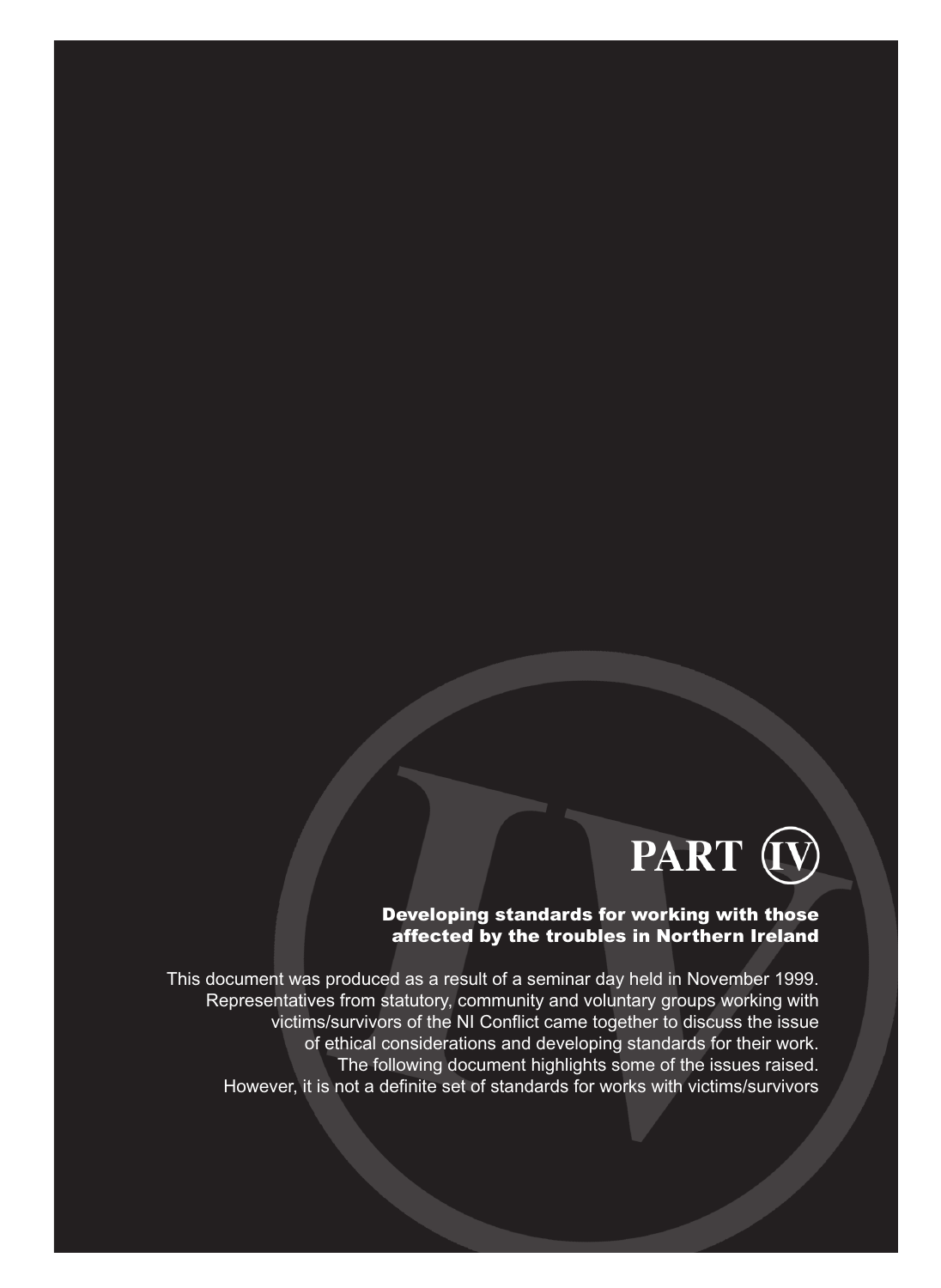*Developing Standards*

## **Index**

Background

Introduction

Why have Standards?

Defining the range of services

**A. Direct Services:** Befriending Counselling Psychotherapeutic Services Advice and Information Support Groups/Self-help Groups/Group Therapy Youth Work Respite Care Story Telling Complementary Therapies

#### **B. Indirect Services:**

Advocacy Fundraising Community Development and Capacity building Lobbying Public Education

**C. Quality Assurance:** Training/Supervision Research

Core values to consider when working with those affected by the Troubles

Referral

Supervision and Support

Conclusion

Appendices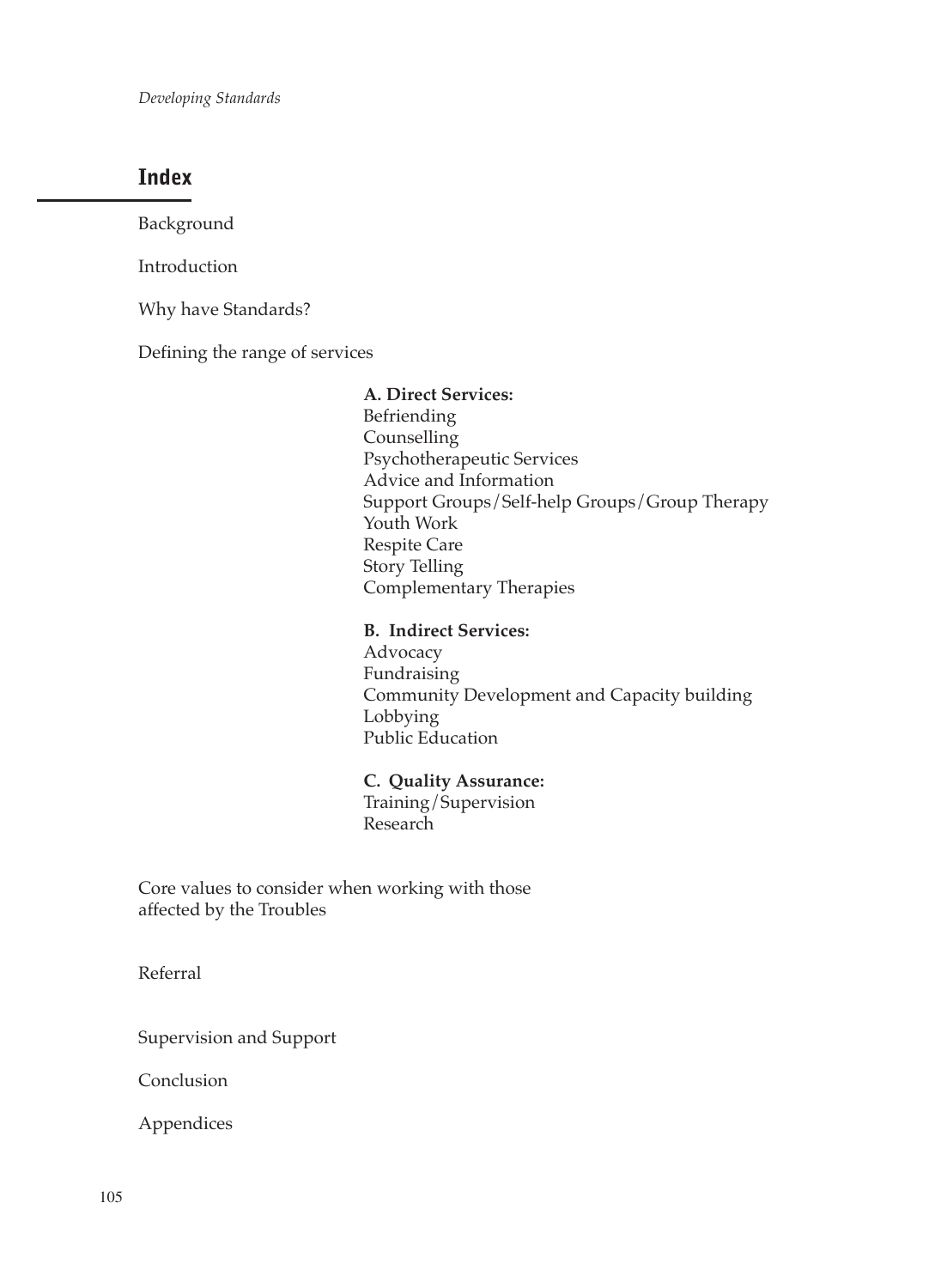# **Background**

In November 1999, a one-day workshop was organised. The idea for this seminar on standards of work, came about as a result of NIVT's, CRC's and VLU's discussions with both community and statutory organisations that were working with those affected by the Troubles in Northern Ireland. There was recognition that there was a lot of good practice, however, a lot of this work was not documented and therefore newer groups were having to "reinvent the wheel". It was felt it would be useful therefore to begin a process of discussion around developing core standards, focusing on the ethical considerations and developing work in the area of victims/survivors of the Northern Ireland troubles and to acknowledge the good practice already established.

As a result of this one-day workshop the following document has been produced. This document is in no way a definitive set of standards for work in this area. It points to the ethos and practices that should underpin all work with victims and survivors regardless of whether it is in the statutory, voluntary or funding sectors. It gives a basis for discussion from which particular standards or codes of practice could be developed for these areas.

We would hope that ongoing research and development will lead to clearer sets of standards for all our work. We would like to thank all those who took part in the steering group which organised the event, those who participated in the workshop and everyone who helped with the compilation and editing of this report.

**Michaela Mackin**

Community Relations Council

**Norma Patterson** Northern Ireland Voluntary Trust

**Mary Butcher** Victims Liason Unit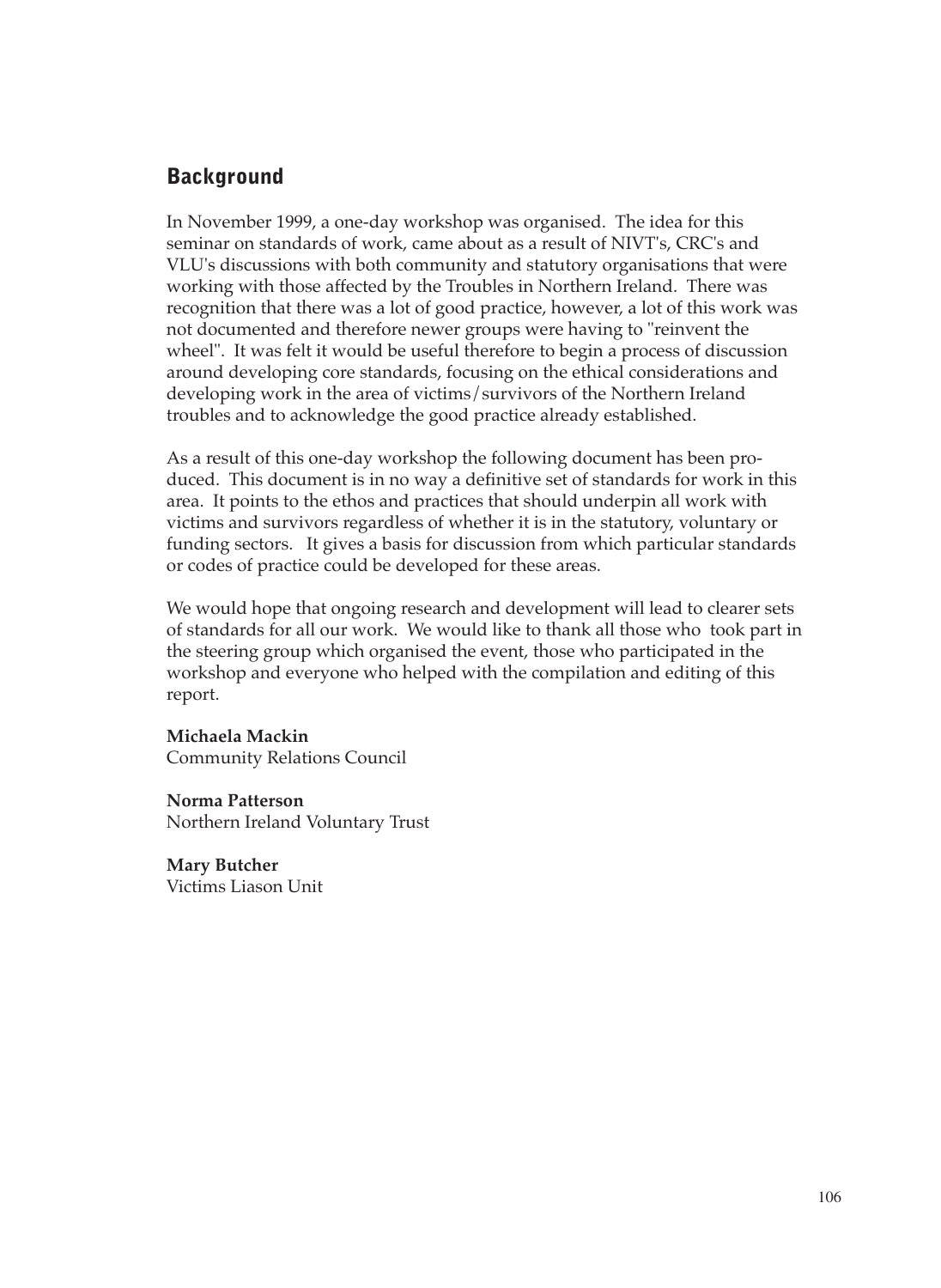# **Introduction**

There has, in recent years, been a growing recognition of some of the problems faced by those affected by the troubles in Northern Ireland. Indeed, since the cease-fires, it has been evident that there is an increased willingness by those affected to come forward for help.

In light of this, it has also become evident that clear guidance would be helpful to ensure that vulnerable people who might seek help receive the best possible service. Funders, too, are keen to be re-assured that those working in this field do so responsibly, so that they can have confidence in allocating resources to the many services (some long-standing, some very new) which have arisen to address the needs of victims/survivors.

It was in this context that a seminar, co-sponsored by the VLU, NIVT and CRC was held on 25 November 1999 to look at how standards for working in this area might be developed. Those who attended represented a wide range of interests in the area of victim support, and in the professional counselling/therapeutic field.

This document, which has emerged as a result of the discussions and workshops on that day, is designed to be a resource which groups can use for guidance when developing standards and codes specific to their organisations.

It must be recognised there are risks in undertaking this work and it should be acknowledged that it is not always either easy or safe. However, a key message which came out of the seminar was, that if groups are working with vulnerable people, it is important that they recognise the need to try to support those people to move beyond victimisation and to affirm their own natural ability to cope.

There are now many groups providing for people who have experienced trauma as a result of the troubles. It is important to be able to define the differences in what is available, and to give due respect to the role which each may play in an individual's recovery. This guide looks at the core values that should underlie each service and at some of the key processes involved, such as referral and the need to provide adequate supervision and support for workers in this area.

This Guide covers:

- the need for standards;
- the range of services that have emerged to help those affected by the Troubles;
- the core values that should underpin each service;
- the key processes which services should attend to (e.g. referral, supervision)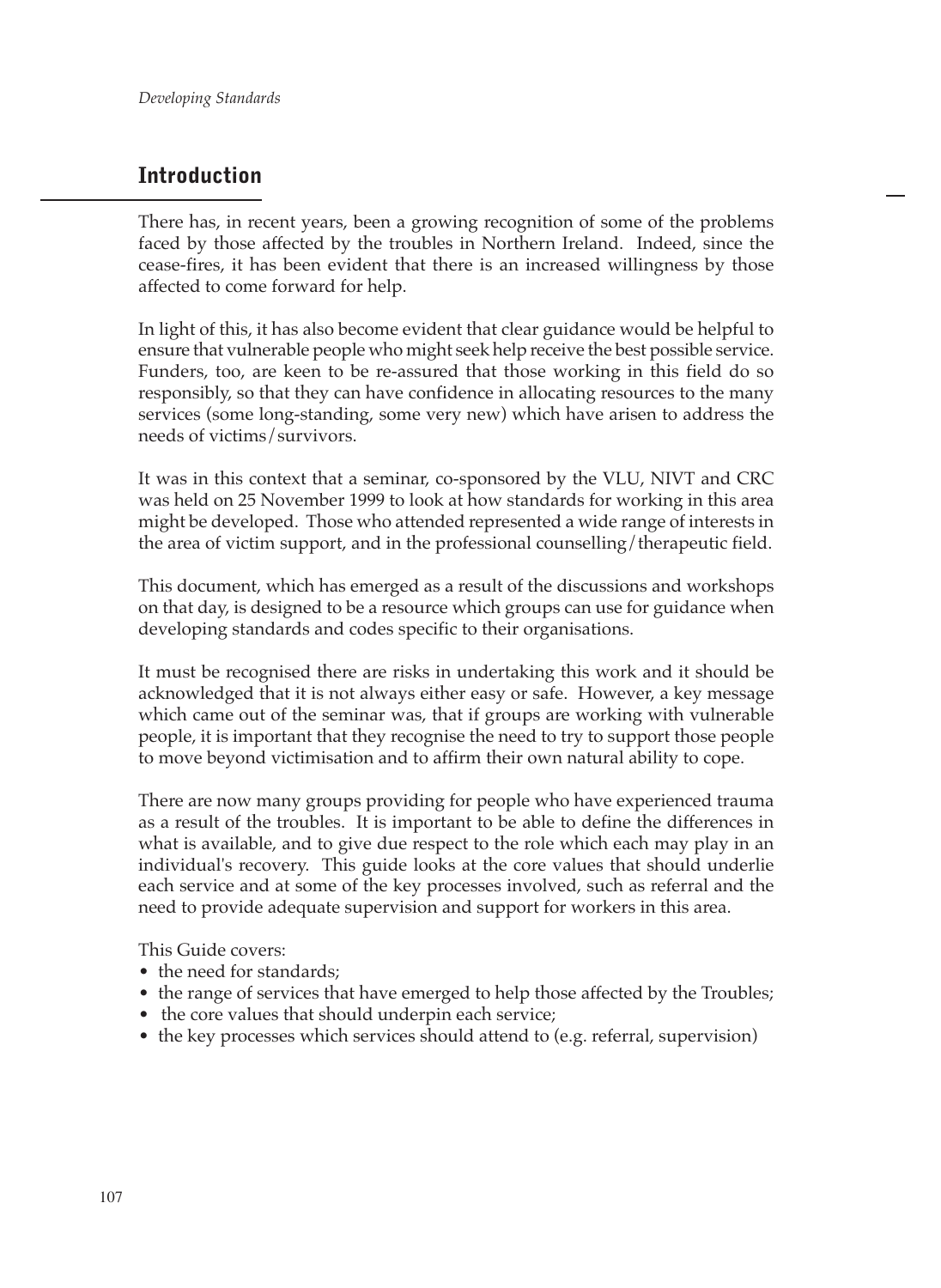## **Why have standards?**

It is generally accepted that there is a need to have core standards for all those in the statutory, voluntary and community sectors that are dealing with traumatised individuals. Without such standards, there can develop a sense of mistrust in the healing process, which can diminish the potential for individuals to feel helped. Standards, appropriate to the service being provided, are essential. They should not be seen as optional.

#### **Standards:**

- help provide a consistency of approach and a secure framework within which to work;
- set a pattern of acceptable methods of working;
- help establish boundaries within which to build trust;
- protect the individual seeking help as well as those providing it;
- help to ensure that vulnerable people are dealt with respectfully;
- help to demystify service provision so that individuals are empowered by being informed and the potential to be equal partners in their care is maximised;
- help the individual to manage expectations; and
- are a very important tool for monitoring and evaluation, helping to ensure that those delivering services are both responsible and accountable.

Whilst it is clear that there any many advantages in having clear standards in place it is also true that there may be variations in emphasis in different areas of service provision.

As a starting point to developing core standards some of the key areas that need to be addressed are:

-confidentiality -accessibility -inclusiveness -equality of opportunity -empowerment -accountability -partnership -competence

Each agency will want, if they have not already, to develop its own standards alongside a statement of the core values underpinning their service. Groups also need to be aware of the legislation which may affect their work, such as that in respect of fair employment and disability, as well as the Childrens Order and the Northern Ireland Act and so on.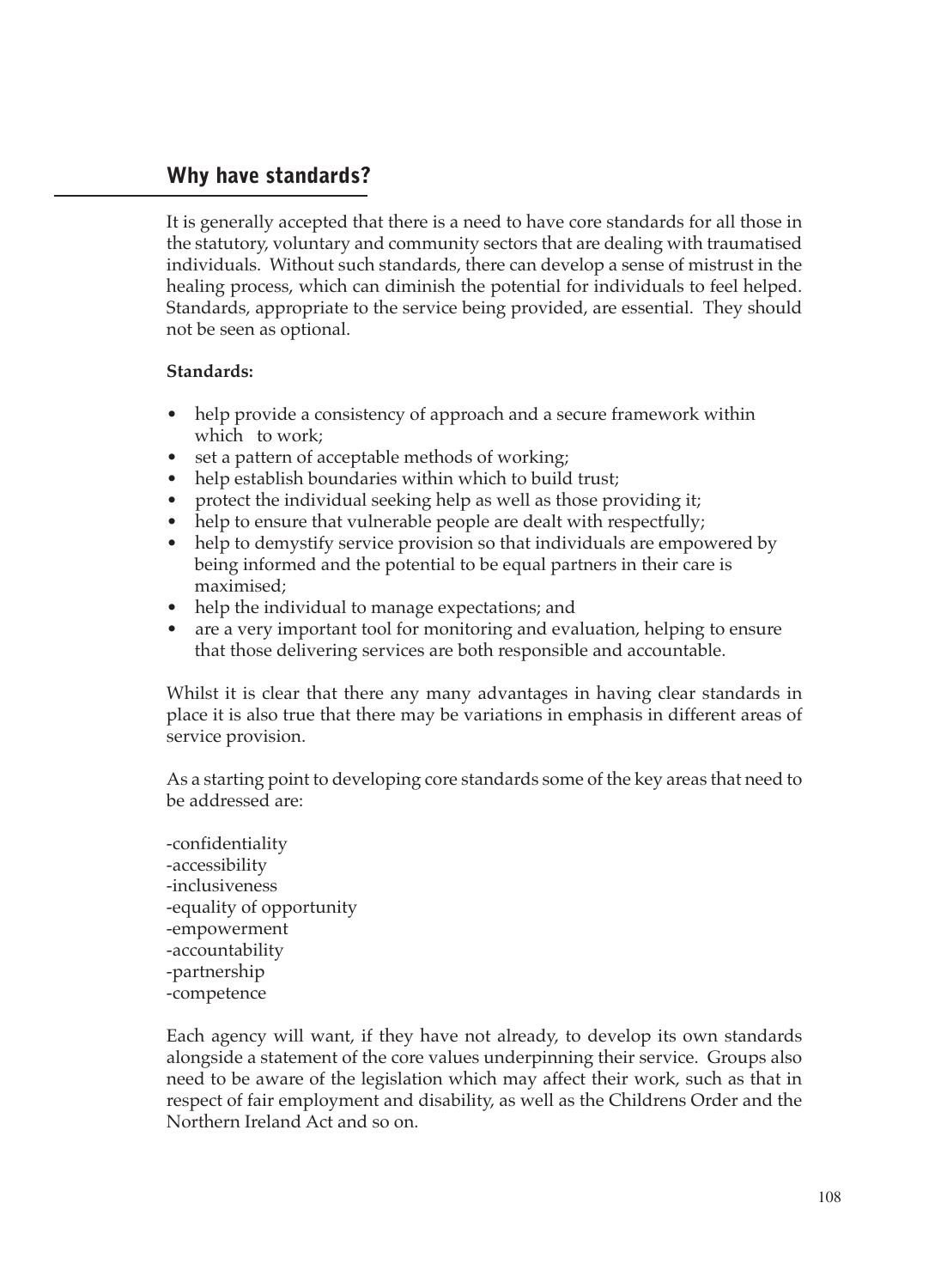All groups should develop policies and procedures on areas such as recruitment, health and safety, confidentiality, equal opportunities and child protection and, when developing this work, should contact their own legal advisor and source training for staff from relevant agencies, e.g. The Children's Law Centre, NI Human Rights Commission, The Equality Commission and local Health Trusts.

A number of resources are available to help agencies to develop policies and procedures that embody the service standards they have set. These include umbrella organisations, such as the Volunteer Development Agency and the Northern Ireland Council for Voluntary Action, the Rural Community Network who can advise on constitution, charity law requirements of Trustees, financial and organisational systems.

Many believe that much could be achieved by the statutory and voluntary sectors learning to work in partnership, for example, in the areas of training and supervision, so that there could be greater flexibility in the delivery of services. There would be tremendous value in each agency being able to access accurate information about other services. Each of the four Health Boards have Trauma Advisory Panels which are in the process of developing a database of services which exist for victims/survivors. Anyone wanting access to this information should contact the Trauma Advisory Panels directly. Their contact details are listed in Appendix [A].

NB: The DHSS is currently conducting a review of standards of counselling with a view to making recommendations. It is anticipated that the report will be completed in early 2001. In the meantime, if anyone has any queries about this work they should contact the project leader, John Park at the following address:

#### **Mr John Park**

Social Services Inspectorate DHSS, Castle Buildings Stormont Estate BELFAST BT4 3ST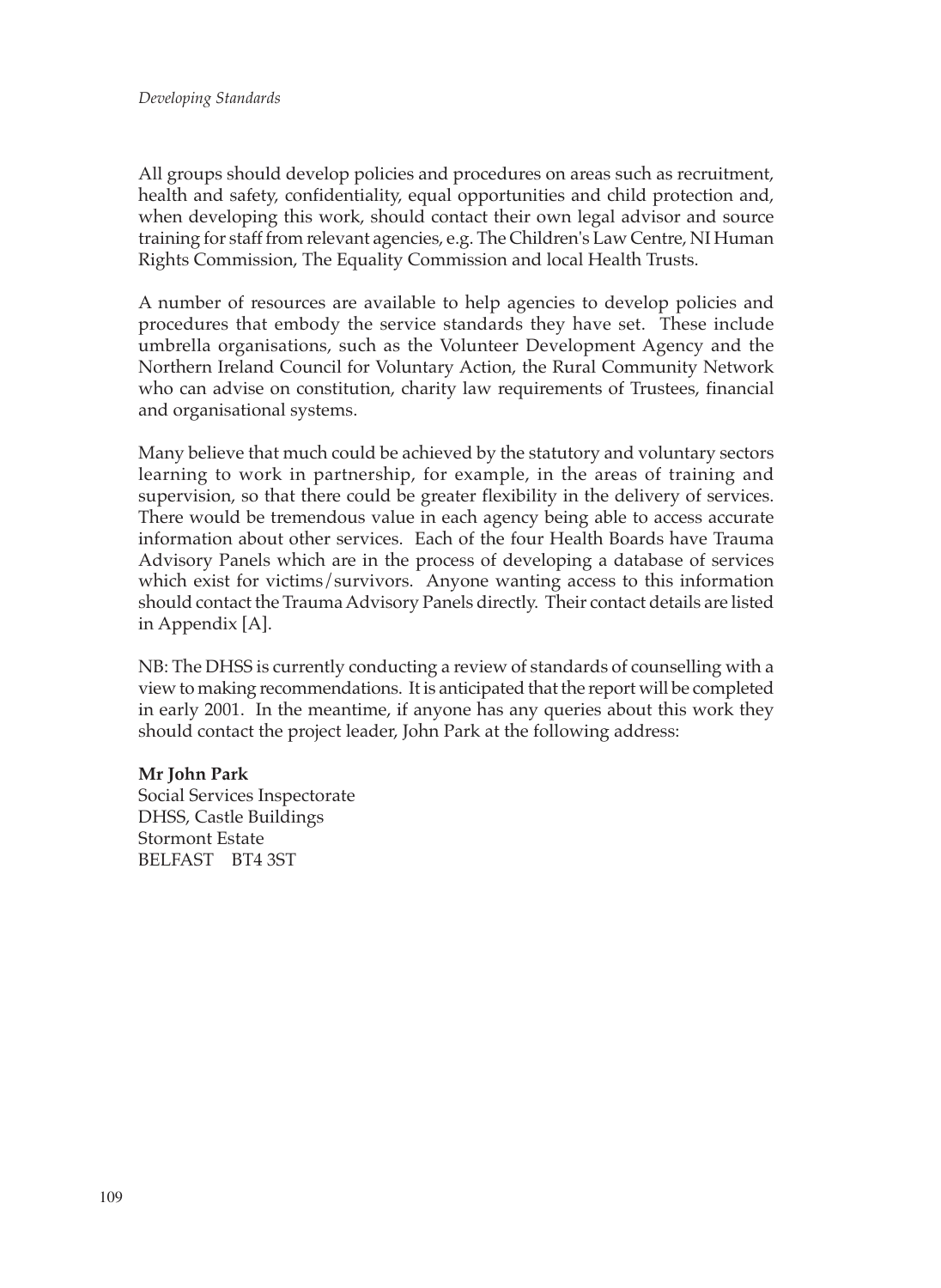# **Defining the range of services**

The following services are mostly available through the voluntary sector however many statutory providers also offer a range of these services.

#### **What do we mean by services?**

An extensive range of services is currently in existence for those affected by the troubles. Some of these may be summarised as follows:

#### **A. Direct Services**

- Befriending
- Counselling
- Psychotherapeutic Services
- Advice and Information
- Support Groups/Self-help groups/group therapy
- Youth Work
- Respite Care
- Story Telling
- Complementary Therapies

### **Befriending**

This broadly involves matching a befriender, often a volunteer who may have had similar experience, with the person being helped. The process may include visiting people in their homes.

Befriending should be:

- confidential
- empowering
- inclusive
- practical
- a partnership

From an organisation's point of view, it is important that appropriate procedures are in place right from the start of the process for the recruitment of befrienders. In the initial stages, care should be taken to effectively interview potential befrienders in order to identify the best possible candidates.

Agencies also have an obligation to provide basic training for their befriending staff and to establish proper guidelines to support them and the work they are doing. This includes addressing confidentiality and time limitations. Befrienders can easily be over-worked and care should be taken to monitor the number of hours they work each week. It is also vital to provide proper supervision for befrienders, and to look out for signs that they might be actually working out their own needs with the individuals they are supporting.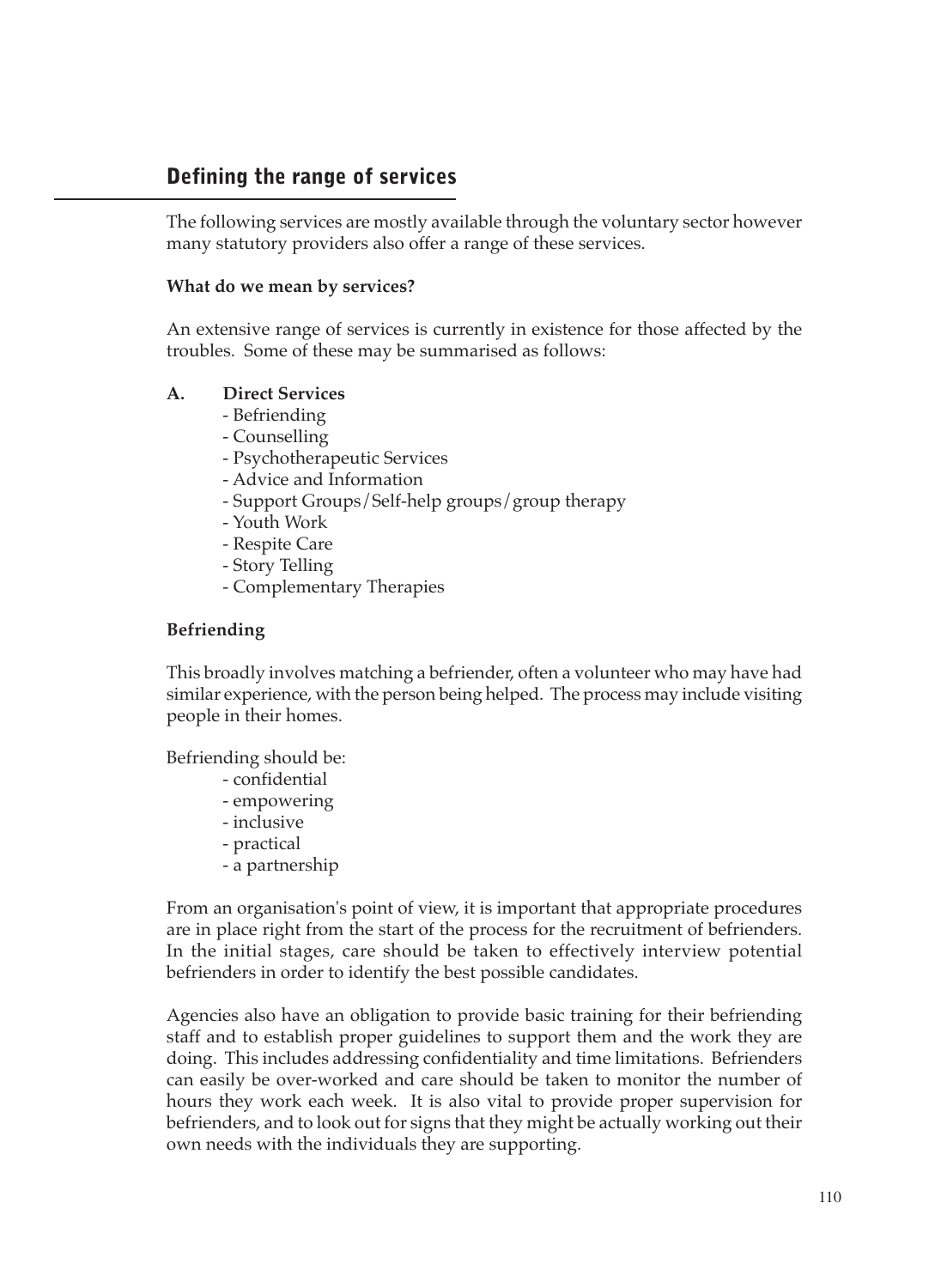Befrienders themselves need to be able to acknowledge their own limitations and be prepared to refer people on to other agencies when more specific forms of help are required. Confidentiality is crucial. It is essential, too, that both the befriender and the individual are clear about their respective roles, so that the befriender avoids becoming too directive or 'taking over'. The befriender should be aware of the need to establish boundaries with the individual and to be conscious of the danger of creating dependency, when the actual goal is empowerment.

The befriender's role is largely a listening one, and they are often the point of contact through which other needs are identified. The befriender can be an important shoulder to lean on - a source of support, who can provide information as well as practical help, if required, such as going to the shops or accompanying someone to a parent's night at a school.

## **Counselling**

Many groups, from the statutory, voluntary and independent sectors offer counselling as part of their range of services. For example, it may be combined with a befriending service or linked with other treatments such as rehabilitation. There is, however, a general reluctance to come forward for counselling amongst those affected by the Troubles. Counselling is one of the 'talking therapies' and as such will necessarily involve talking about what is painful. People may feel it is better not to expose themselves to the distress that could be reawakened through counselling and this must be appreciated.

Individuals may initially look for help with specific physical problems such as those following an injury, but later reveal other additional issues, sometimes of a mental health nature such as depression or anxiety that may require medical intervention or counselling.

The outcomes of good counselling should be empowering, enabling the person to feel relieved of some of the psychological and emotional pain they have been carrying (often alone and unsupported) and facilitated to move on in their lives. Counselling is a much mis-used term and there is, undoubtedly, a need to educate the public about what counselling is and the different types available. It should be carried out by appropriately trained and supervised individuals, and should be:

- confidential
- contractually clear
- empowering
- transparent

Counselling as a treatment can take a variety of forms, but is usually carried out on a one-to-one basis, with the counsellor contracting to meet with the client on their own for a number of sessions. Confidentiality is respected, within the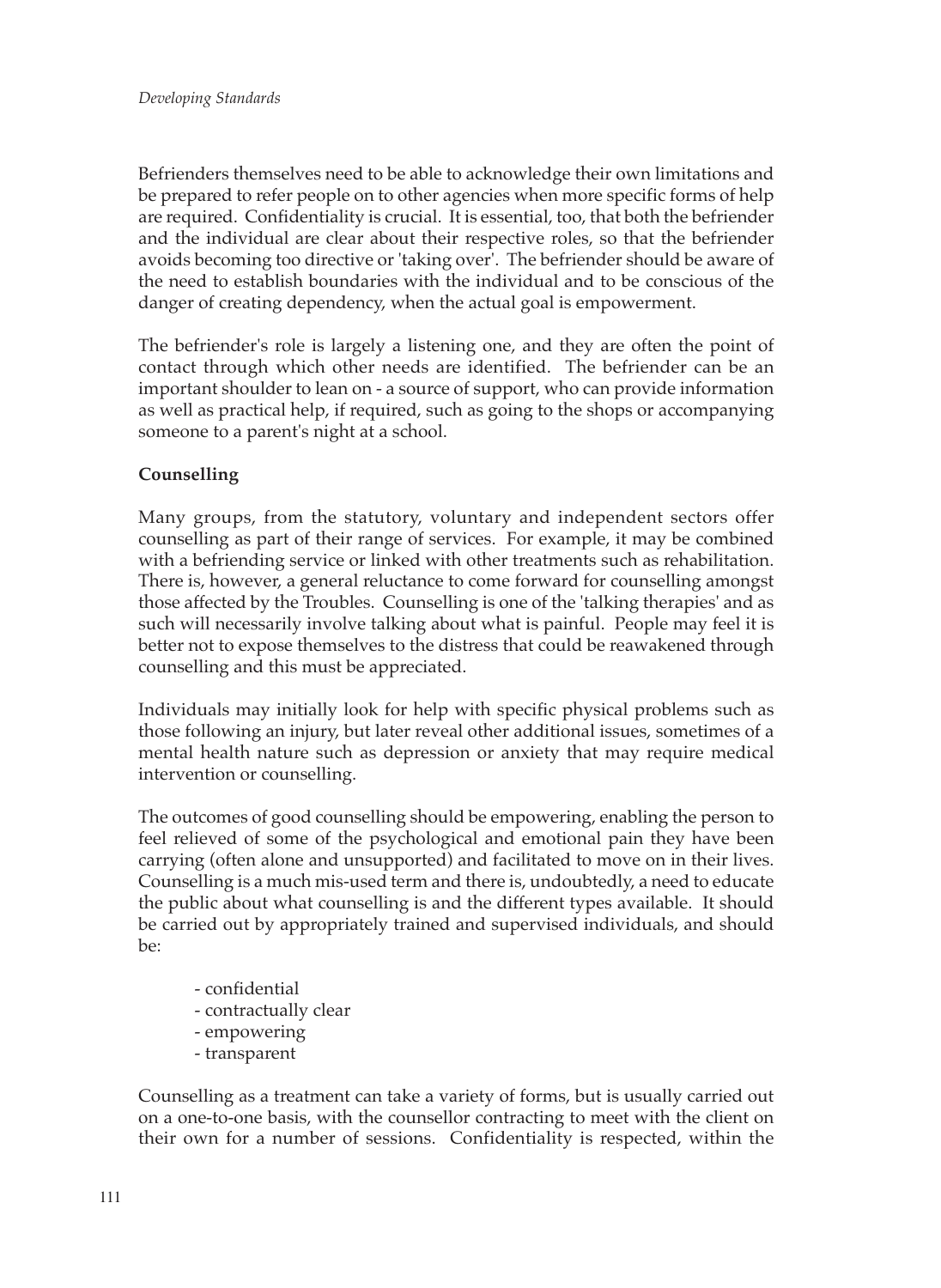limitations imposed by legislation on situations of risk and criminal offences. A range of counselling methods can be used, and these usually reflect the counsellor's training and theoretical background (e.g. Rogerian person-centred approach; a humanistic approach such as gestalt, transactional analysis; problem-solving approaches which may use solution focused techniques, or cognitive behavioural techniques).

All approaches have in common an emphasis on relieving distress through a helping relationship, the client and their needs as central to the counselling process. As such the counselling should be 'transparent' with the counsellor able to describe to the client what it will involve and the essential elements of the counselling process, what to expect and the approach used. This demystifies the experience and assists client empowerment.

Certain conditions must be fulfilled in order that the client, the counsellor and the organisation are protected. These are embodied in the codes of practice and ethics established by professional counselling bodies such as BAC, IACT, UKCP and ACC. In those situations where clinical responsibility and accountability is also being held by other services and professionals (GP, Psychiatrist) the counsellor may need to work in conjunction with other treatments. Counsellors should always make clear their professional status, i.e. if in training, if working towards accreditation, if accredited/registered.

#### **Psychotherapeutic Services**

There is considerable debate as to the difference between psychotherapy and counselling and many would view them as being on a continuum, with more serious and intractable problems being the remit of psychotherapy. Certainly many of the skills used to help people with their problems and through distressing experiences are common to both counselling and psychotherapy. Psychotherapists however will require knowledge and experience of working with mental health difficulties. As with counselling there are a number of models, and the four major approaches listed in the NHS Review of Psychotherapy are cognitive-behavioral, humanistic, systemic family therapy, and psychoanalytic / psychodynamic psychotherapy. Psychotherapy services are available both through the NHS and from a number of private institutes and individuals in private practice. The United Kingdom Council for Psychotherapy can be consulted for a list of registered psychotherapists in current practice.

#### **A note on PTSD**

Post Traumatic Stress Disorder is a formal psychiatric diagnosis, and for it to be given to any patient several criteria must be met. A full description is found in ICD 10 (the International Classification of Diseases) and DSM-1V (Diagnostic and Statistical Manual) but in brief the criteria include the actual experience of a traumatic event where 'the person's response involved intense fear, helplessness or horror.' Additionally a number of symptoms must be present and these include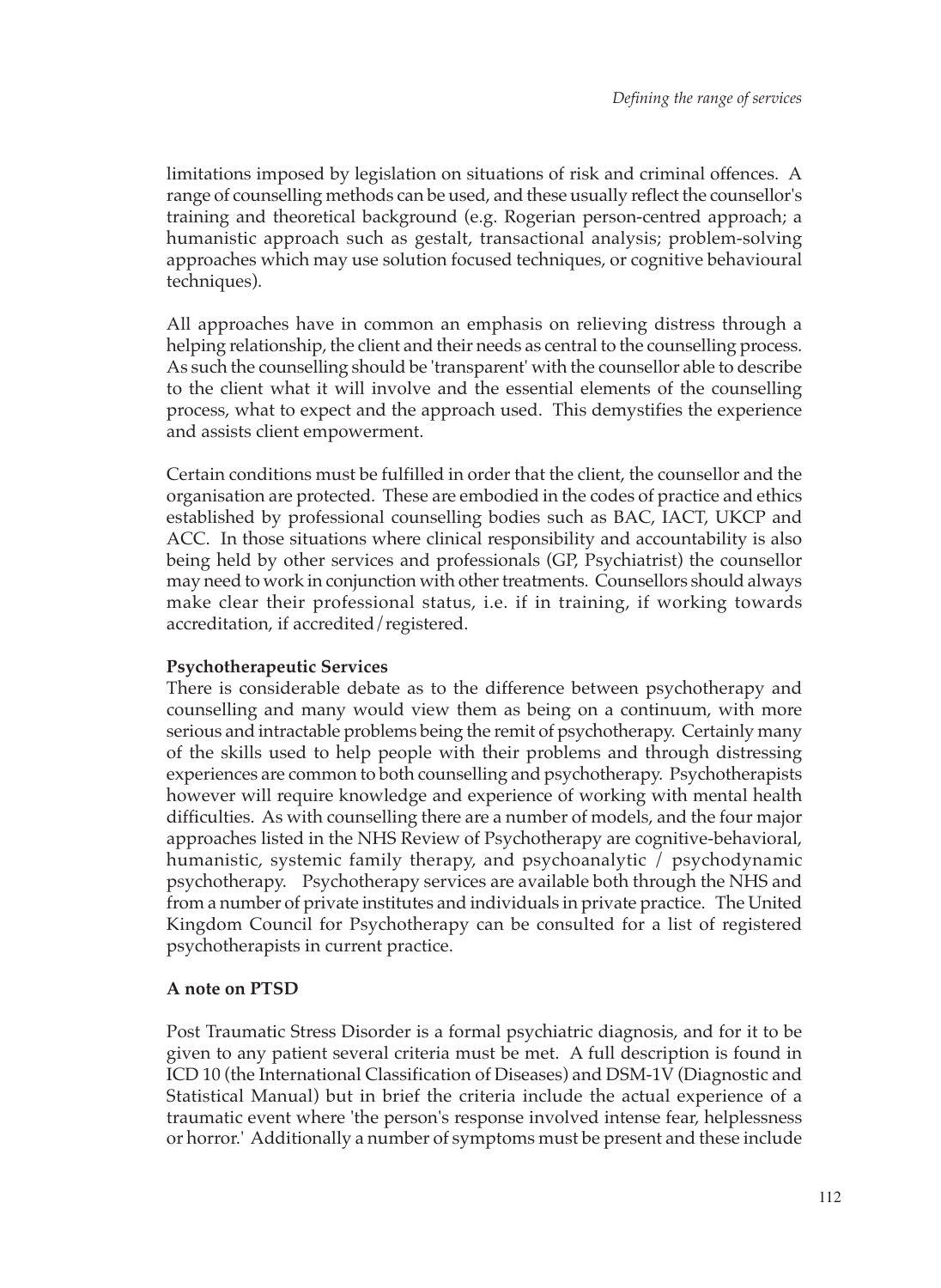(a) the re-experiencing of the traumatic event, (b) persistent avoidance of stimuli associated with the trauma and numbing of general responsiveness, persistent symptoms of increased arousal. The symptoms must also be present for more than one month and be causing clinically significant distress or impairment in a person's normal ability to function and cope. It is important to remember that PTSD, while a recognized illness, has within its diagnostic criteria a range of normal reactions and responses to acute stress. The critical feature as to whether a person actually suffers PTSD has to do with the duration of symptoms and the intensity of the distress experienced.

### **Advice/Information**

This is often an important first step in the help received by individuals from a range of organisations. Advice can, for example, be provided, on legal matters, financial assistance, and on practical needs, such as aids and appliances that might be required for those with disabilities. The advice may be in written form e.g. leaflets, or provided through a telephone helpline, a drop-in facility, or by appointment system. Many of the Health and Social Services Boards and Trusts have compiled directories of services available at local level.

Advice and information should be:

- accurate
- up-to-date
- appropriate
- relevant
- unbiased

People will often wish to receive advice in a private setting. Referral procedures should be clear and care should be taken to ensure that the advice is given in an appropriately private and confidential setting. Any written information in the form of leaflets or explanatory notes should be easily available, comprehensive, welltargeted, and available in different forms so that it is accessible to those with, for example, visual impairment, learning or literacy difficulties.

The provision of advice and information is very often the "door-opener" to people seeking help. It should be delivered in an impartial and helpful way. Being able to work effectively in this area requires the ability to listen and connect with other agencies and to know when it is appropriate to refer someone on. It is important that people are made to feel valued, and that their enquiry is responded to with sensitivity. If their problem requires the intervention of another agency this should be done in consultation with them and with their permission. Care should be taken to ensure that they are properly introduced to the other service. An organisation should never finish their contact with an individual without knowing that they are being adequately and appropriately dealt with.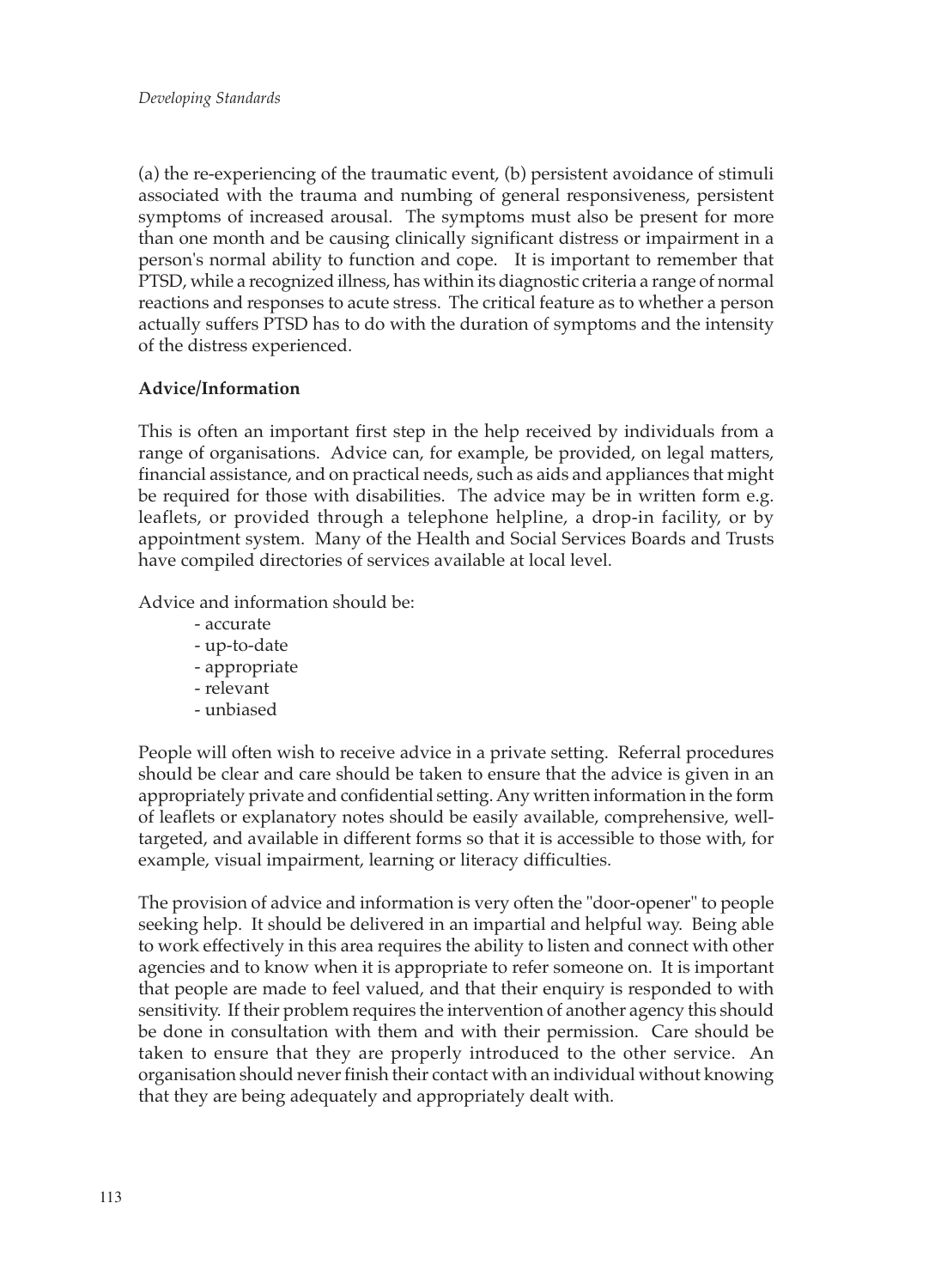## **Support Groups/Self-help groups/Group therapy**

Sometimes individuals find that the support of a group of people who have experienced similar issues to themselves can be an immense comfort, and a place where they can explore their own needs and emotions. Any group brought together in this way must be facilitated by skilled, experienced group workers, who receive proper supervision for this work. Groups can be based around themes, such as bereavement, suicide and the loss of a child. However, they may also simply be a collection of like-minded individuals wishing to receive support from each other, or a group of people who have undergone a training programme together and wish to continue their personal development.

### **Youth Work**

Many organisations undertake specific programmes of support for young people, generally aged from about 5 to 24 years. Both one-to-one and group activities can be useful in building the confidence of young people and, by creating a safe environment, a range of issues can be addressed, always working at the pace of the young people involved. Parental consent should be sought for all activities particularly those outside the groups centre or normal remit of work.

Groups using employees or volunteers to work with young people should ensure that they have a Child Protection Policy and clear procedures for those who work within their organisation, e.g. those working directly with young people, supervisors, management and Trustees/Executive Committee. Advice on this area and pre-employment vetting for work with children and young people is provided by the Volunteer Development Agency (Annsgate House, 70 Ann Street, Belfast).

## **Respite Care**

Some groups try to offer "time out" for both victims and carers in the form of holiday schemes or home-visiting to provide relief for carers. Guidance for standards can be attained from your local Health Trust.

## **Story telling**

Many organisations offer "story telling" as part of a range of services. This involves providing a safe space to tell or hear stories, often using the creative arts as tools to bring the process to life including writing (poetry, journals). Facilitators are trained to be aware of the vulnerability this work may evoke and to manage story-telling productively and sensitively.

Any organisation wishing to publish, or make public their members' stories must receive written permission from the author/storyteller.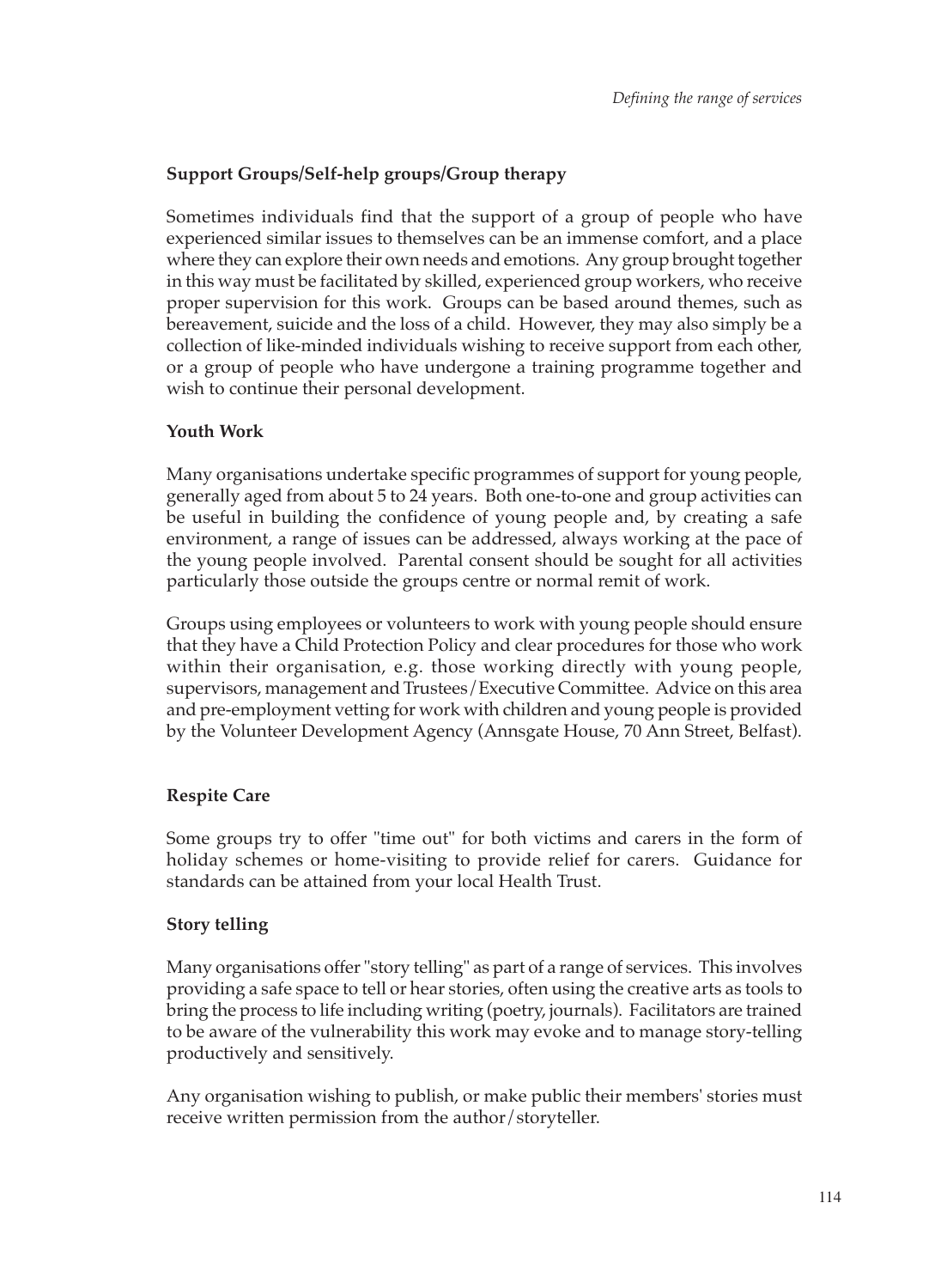## **Complementary Therapies**

These are used by a wide range of groups and agencies and may supplement other areas of therapy and support. Examples include reflexology, massage, aromatherapy, art therapy, music therapy, drama therapy, reiki, and play. Creative work with adults often includes complementary therapies

Complementary Therapies should be:

- carried out by properly-trained and accredited individuals;
- negotiated with the individual regarding level of bodily contact;
- carried out in a safe, private, comfortable environment.

Complementary therapies may supplement other forms of therapy. There is a need to be aware of the boundaries and limitations as traumatised people may "open up" to complementary therapists. Complementary therapists require a very different kind of training - often, for example, in relation to working on the body.

#### **B. Indirect Services**

- Advocacy
- Fundraising
- Community Development and Capacity Building
- Lobbying
- Public Education

## **Advocacy**

Some organisations provide professional support to an individual in order to help them access appropriate help, or challenge the level of service from statutory organisations. An advocate may for example, accompany a person to court, act on their behalf at a tribunal, liase on their behalf with government officials, solicitors or with organisations such as the Compensation Agency.

Advocacy should be:

- Supportive
- Non-directive
- Empowering
- Impartial

## **Funding**

Some groups fund-raise to provide small grants for their members and also give advice on accessing other sources of funding, such as the Northern Ireland Memorial Fund and DHSS grants. A number of statutory and voluntary agencies also provide funding, advice and information for groups doing work in the area of victim support.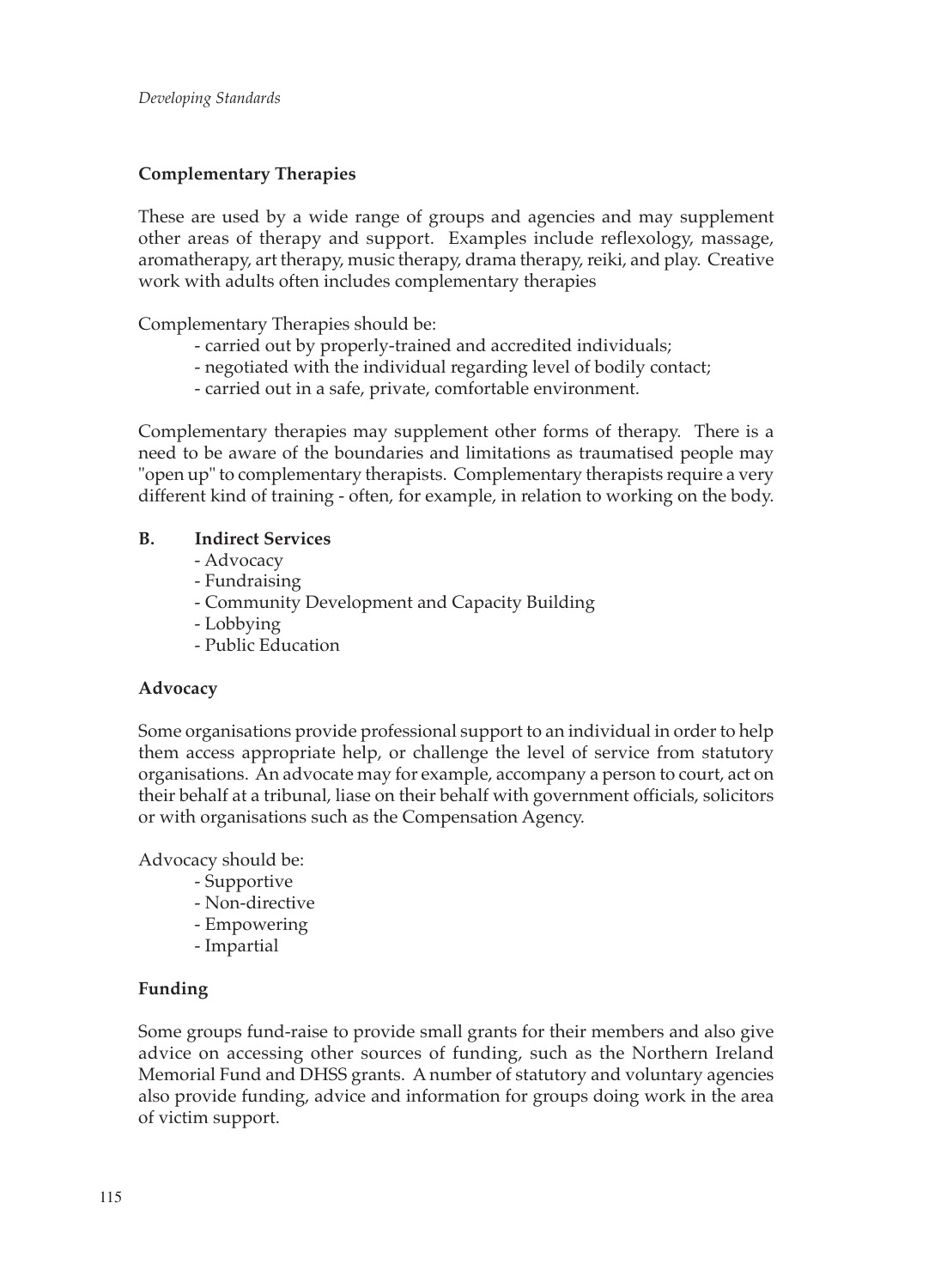Funding should be:

- Equitable
- Transparent
- Relevant
- Accountable

#### **Community Development and Capacity Building**

Community Development work is about empowering local communities to address their own needs and improve the standard of living for individuals and communities. It is often aimed at becoming self-sustaining and income-generating. Community Development and "capacity building" can take the form of advice to groups on community development and on how to build the capacity of their members. It can involve working with new or developing groups and with special interest groups, such as women's groups and those from ethnic communities.

Community Development should be:

- Inclusive
- Developing
- Empowering
- Consultative

## **Lobbying**

Many groups lobby government and other relevant agencies in respect of a range of issues of concern to their members. Individuals can often be empowered through a process of involvement in lobbying to feel they have a voice on issues of particular concern to them.

Lobbying should be:

- Strategic
- Relevant
- Part of a process
- Inclusive
- Empowering

#### **Public Education**

Heightening the awareness of the public to the issues of those who have been affected by the troubles in Northern Ireland is an important role for many groups. People often feel forgotten and marginalised and it is important that their experiences are understood by the wider public in order to create awareness of these peoples' experiences and its relevance in Northern Ireland's society.

Public Education should be:

- Accurate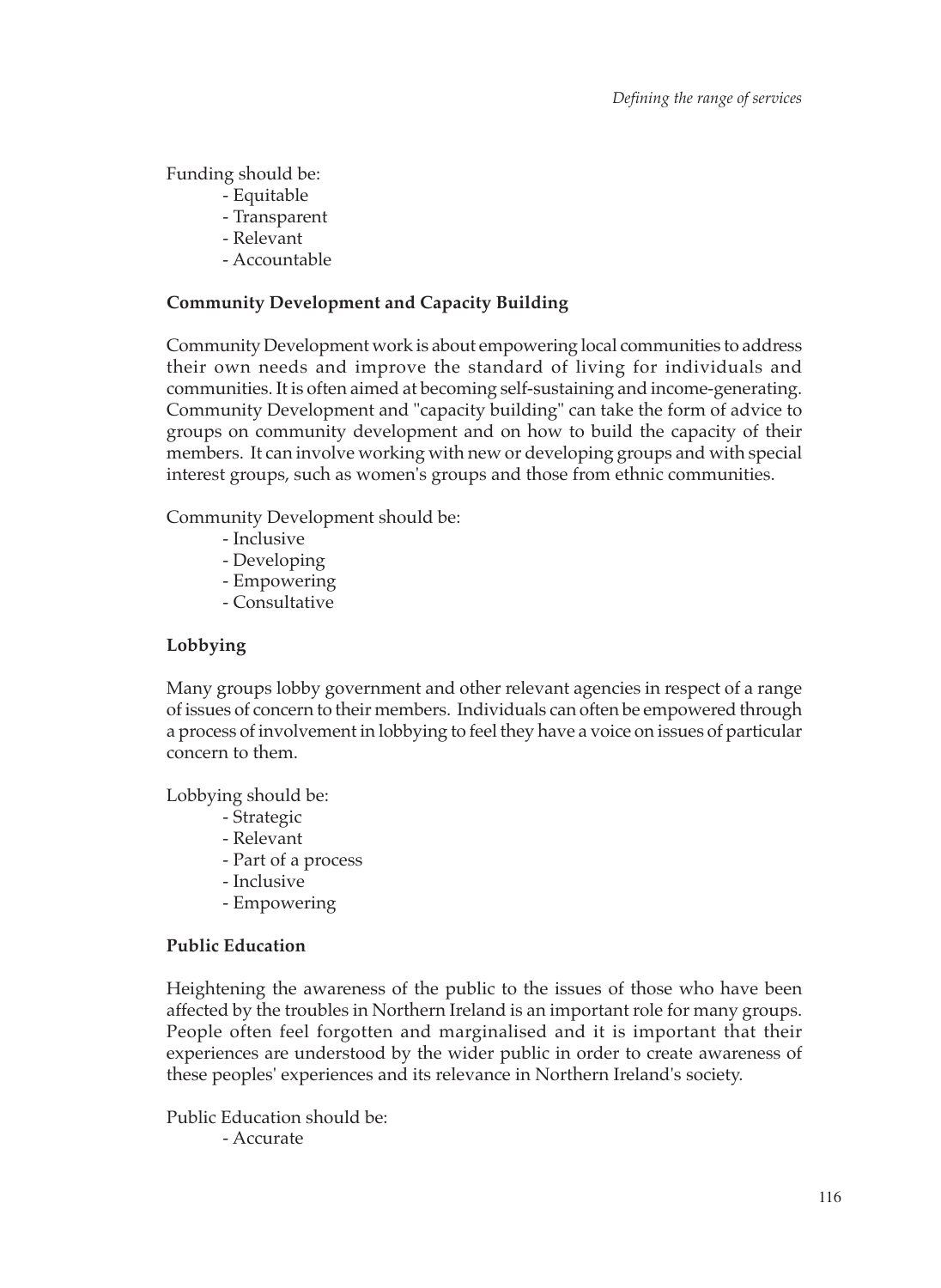- Consultative
- Targeted

#### **C. Quality Assurance**

- •Training/Supervision
- Research

#### **Training/Supervision**

Some victim support organisations and other agencies co-ordinate and run training courses for their members. Some also engage in outreach by providing training, advice, support and supervision to other groups working in this area.

Training and Supervision should be:

- carried out by suitably experienced individuals
- contractually clear

#### **Research**

Some organisations carry out research into the needs of victims and ways of addressing those needs. Others use monitoring and auditing to assess rates of referral, type of work undertaken, outcomes of work to inform follow up. Action research has also been carried out into victims' individual stories and community stories for the purpose of archiving and display.

Research should be:

- accurate
- up to date
- sensitive
- with written consent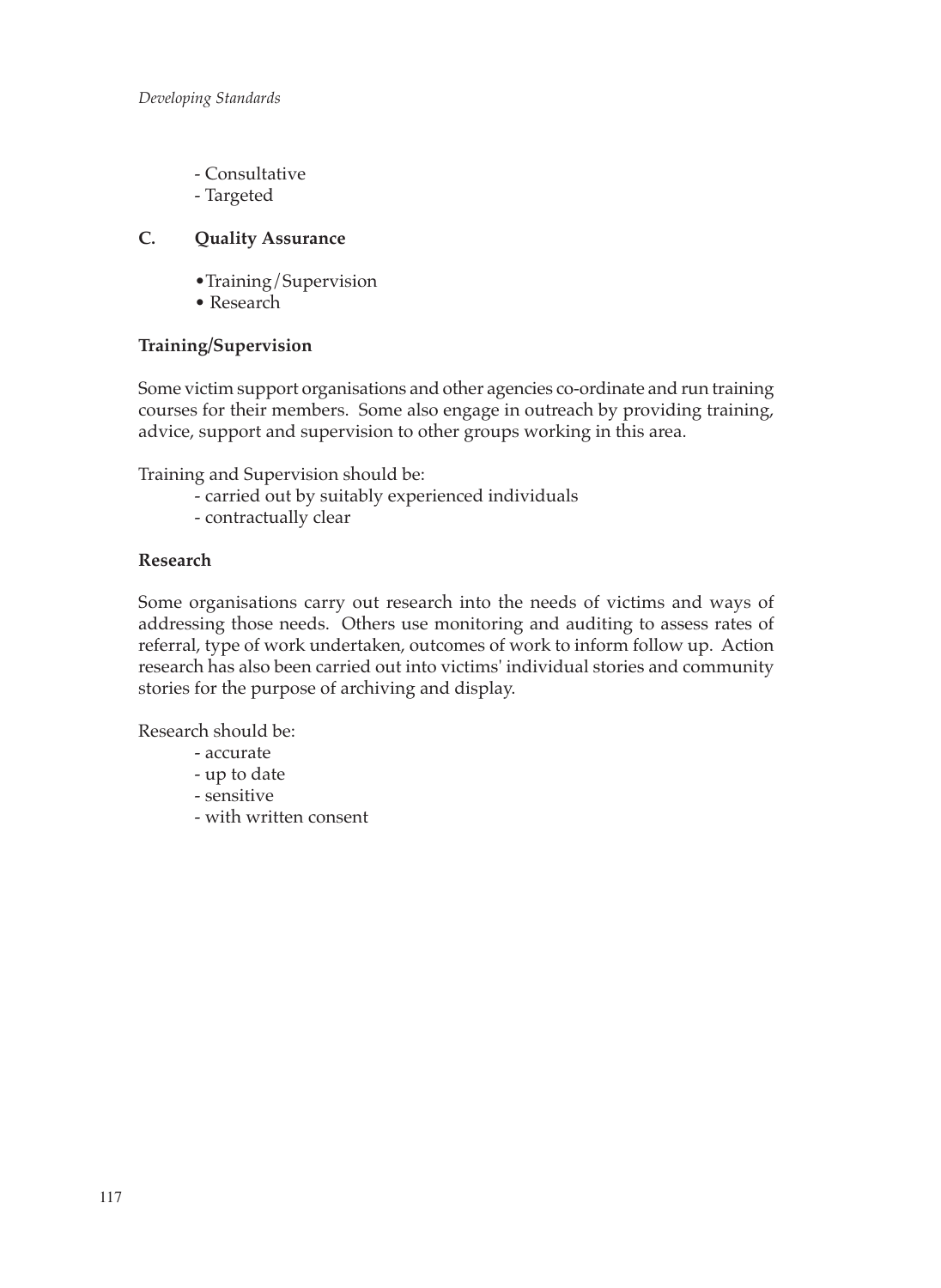# **Core values to consider when working with victims of the Troubles**

Core values set the parameters within which services are provided and make the work safe. It is important always to focus on need. Those working with victims should take care to remain aware that an individual's vulnerability may be heightened by the trauma(s) they have experienced, and of the automatic power difference which exists between the client and therapist or the worker and group members.

The worker/counsellor should be aware of their own limitations and, indeed, of their own needs. They must engage in continued personal evaluation and be mindful of their own "baggage" and prejudices, careful not to push their own belief system on to the individual.

Supervision is important for the protection of both the worker/counsellor and the individual. Staff should be supervised and managed by people who are adequately trained and service-providers should be able to show evidence that their staff are working towards accreditation.

Core values include:

**Empowerment** - empowerment of the individual should always be the underpinning goal;

**Respect** - it is essential that the worker/counsellor appreciates the need to accept and respect the individual's interpretation of their needs and does not make assumptions about the answers or outcome;

**Recognition of cultural differences** - services should take account of the cultural context, and use clear language;

**Confidentiality** - no-one can guarantee absolute confidentiality however, when carrying out any work in this area the boundaries need to be clear, and confidentiality negotiated, between the worker and the individual. The worker/ counsellor needs to be conscious of contractual considerations, such as the meaning of confidentiality and the need to take account of legal considerations in respect of, for example, the recording of information. It is not possible to give blanket confidentiality as there are certain instances where absolute confidentiality cannot be guaranteed, such as in relation to issues around child protection, risks of significant harm (as in suicide) and the Emergency Provisions Act.

**Quality of Information** - there is a need to provide clear information so that the individual can make informed choices;

**Appropriate Referral** - in the case of referring to another agency, the worker/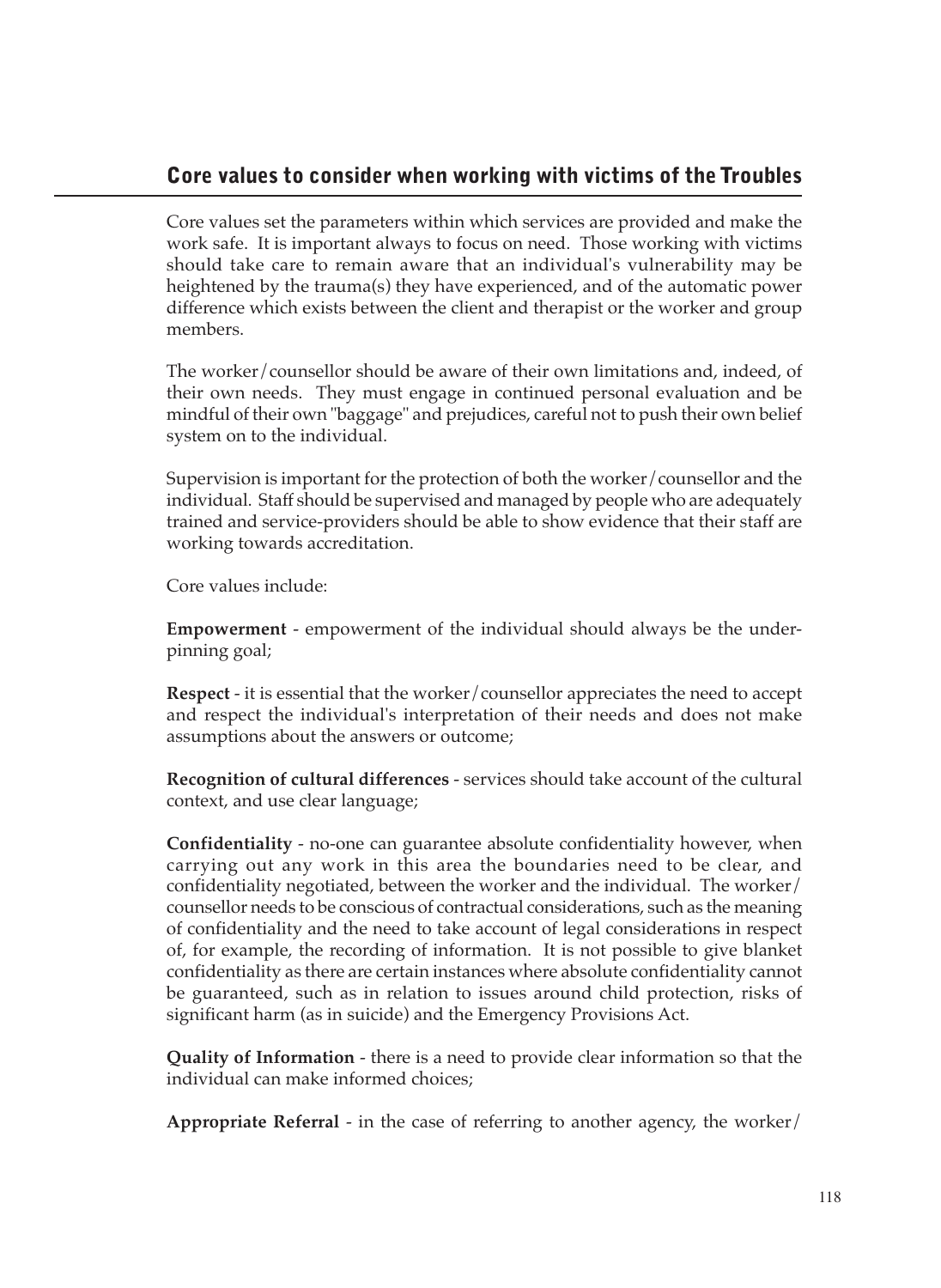counsellor should be knowledgeable about the services being provided before making a referral. The reasons for referral and what the individual's expectations should be must be adequately covered. Referring people on should always be negotiated with the individual;

**Collaboration** - services should be flexible, collaborative and co-operative across a range of providers, both statutory and voluntary sector should be cognisant that work needs to be evidenced based.

**Cost Effectiveness** - there is a need to use proven methods of intervention so that resources are not squandered and a need to be aware of the broad financial considerations in this work. Those involved must consider the balance between the energy expended on fund-raising, as opposed to service delivery. There is also a need to be mindful of the dangers of the competitive process, which pitches agencies against one another. There is a danger that an individual will be seen to represent income for an agency and that, consequently, there is less incentive to refer on even when it is in the individual's best interests.

# **Referral**

There are many questions around the meaning of the term "referral". For example, should there be an ending for the individual with one group, and a new beginning with another group; or should there be a sense of progression with the worker $\bar{l}$ therapist retaining some form of ongoing involvement? Whatever the circumstances, it is essential that the individual be clear about what to expect.

## **How are referrals carried out?**

The circumstances around a referral should be clearly set out, via personal contact if at all possible, and all relevant parties should be involved.

Referrals can take different forms - it may be, for example, that a worker/therapist suggests a more appropriate agency, perhaps where the effect of the troubles is clearly secondary to some other trauma in an individual's life. There should, of course, be continuing contact while help is being accessed elsewhere, and, at all times, the client should be sure that they are being continually supported, and that the best services are being identified for them. If it is the case that, after referral, an individual will have to wait a long period of time before being seen, then it may be wise to consider what support will be required in the interim.

It can be difficult to identify, in the first instance, what is the best agency to provide help for an individual as a range of issues can become apparent further down the road. For that reason, "first contact" agencies need to have a very good idea of what is available. Constant re-referrals can, for example, add to the layers of trauma being experienced and reinforce the expectation that no one can help. It is also important to be aware that individuals and families can "approach" several services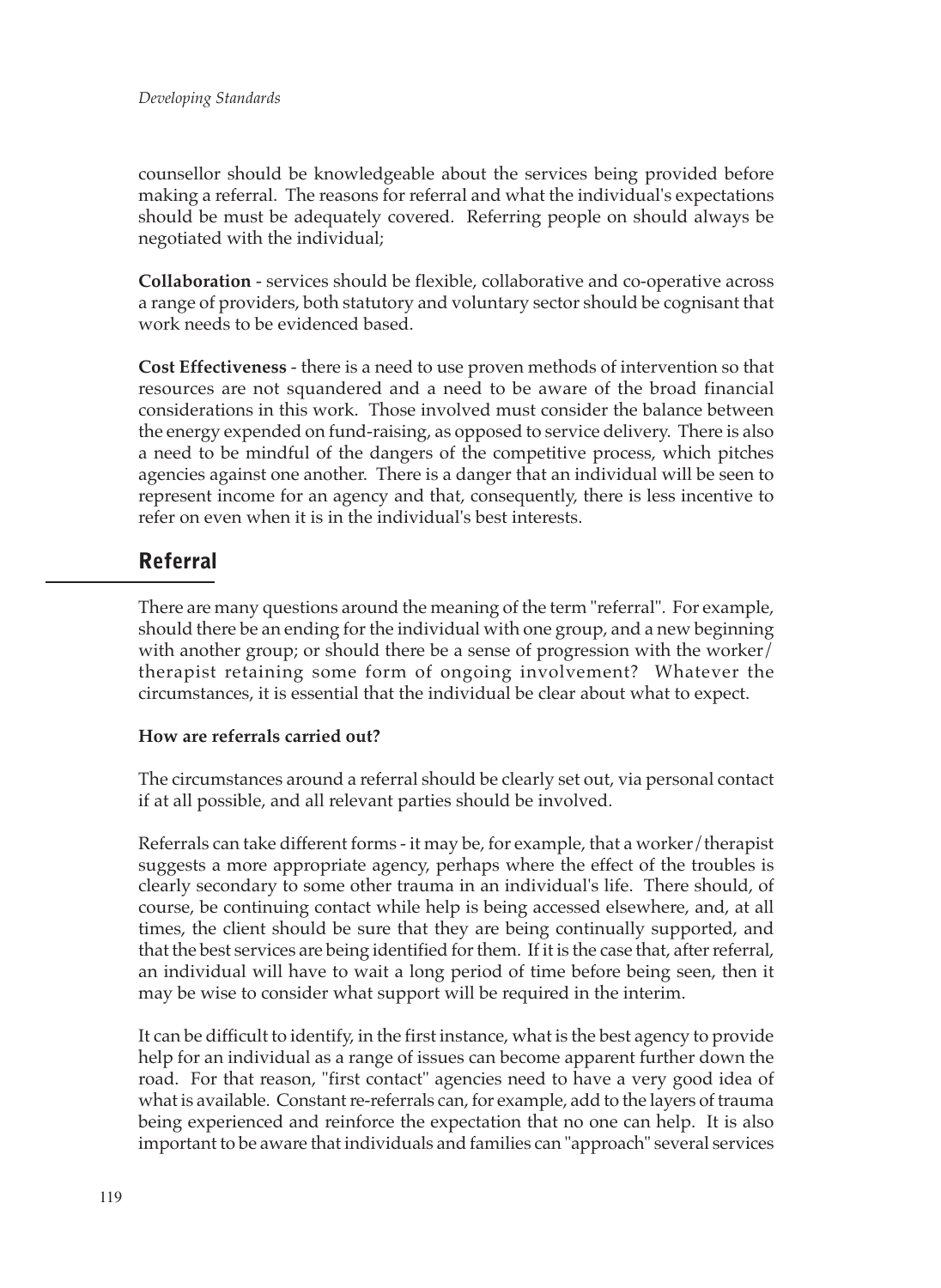at once without ever engaging in any specific service. It is, therefore, important for agencies to try to be aware of the involvement of other organisations in any particular case.

Consultation across agencies can also be valuable in enriching the organisations concerned and helping them individually to acquire new skills. There are also benefits in terms of mutual support.

#### **Important considerations**

It is important to be clear about who wants the referral - the individual or the worker/therapist. This may be a time when a supervisor should be consulted. It is crucial that the referral process is focussed on the individual and that careful preparations are carried out with them in order to establish what their needs are, how they perceive the intended service, and what their expectations are.

There is a need to consider how to effectively bridge the gap between clinical support agencies and community support groups with a view to helping the individual re-enter "real life". It may be necessary to negotiate the transfer back and forward across these various element

#### **Referral and Emergency Planning**

There may well be a case for establishing a special set of ethics for use in referrals in a crisis situation. In such crises, agencies need to be able to work together and share information on traumatised clients (all of whom may have confidentiality agreements with the different agencies).

#### **Confidentiality**

Confidentiality is an important aspect of referral and it is essential to obtain the permission of the individual before referring them on. Groups must be aware that information cannot be passed on without a great deal of thought and that, from the outset, groups need to think about how they record information and how they intend to negotiate handing it on, if and when it is appropriate to do so. Written documents can be subpoenaed by the Courts; it is important to be aware of this when recording information and to draw it to a client's attention.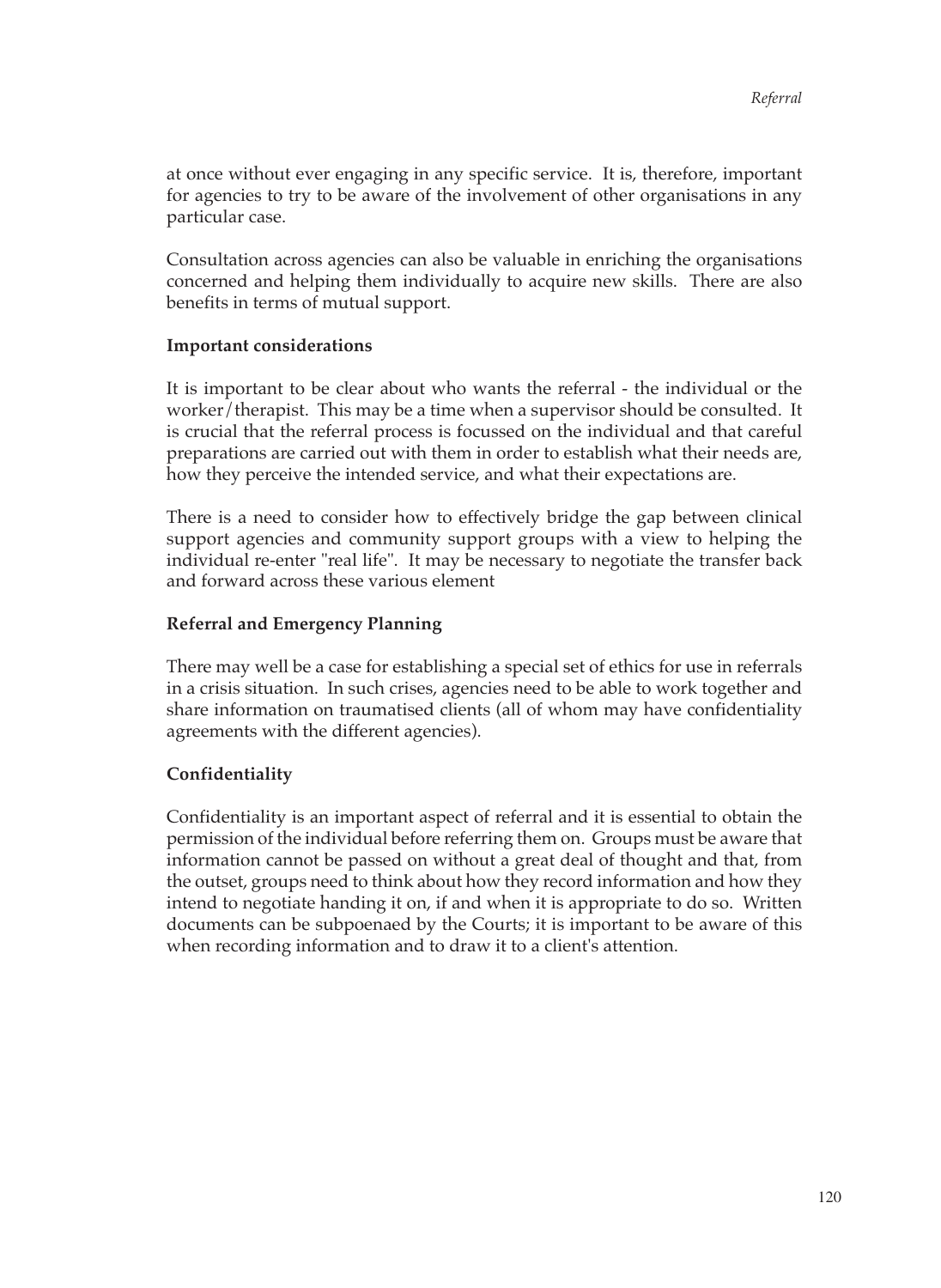# **Supervision and Support**

#### **General Guidance for Community and Voluntary Workers and Volunteers**

We all bring our own background and culture to working with people who have suffered as a result of the troubles. It is, therefore, vital that we receive enough support and supervision to separate what are issues for us and what are issues for the people we work with, and to recognise how our own experiences and upbringing influence how we do this work. It is also vital that workers have a regular opportunity to review their work and look at their own personal and professional development needs.

There is a difference between support and supervision for workers. Supervision is a formalised regular meeting dedicated to ensuring staff are supported, ensuring their self-development and providing accountability to management. Support can be obtained in a variety of ways, inside and outside the organisation, and tends to be less formalised. Often, it takes the form of someone listening to the worker and offering support or just letting him or her sound off for a while.

Supervision can be provided by someone experienced within the organisation or by someone external to the organisation who has the relevant experience and skills to supervise (fees should be costed into projects). All posts merit regular supervision. For some, however, it is essential. It is important that organisations that have posts such as director, project worker, befriender, counsellor/therapist, youth worker (whether paid or voluntary) provide adequate supervision for their staff.

Both supervision and support are clearly vital functions and it is the responsibility of management, as the employer, to ensure that staff are appropriately provided for. It is widely accepted that staff need to receive greater recognition and accreditation for what they do and that it is important that they receive ongoing training and supervision so that their level of personal and professional development is appropriate to the level at which they are working.

#### **(i) What is support and how do we get it?**

Within an organisation people will often find their own way of seeking out and getting support for themselves and for their work. This may take the form of informal one to one discussions with someone they trust or regular team meetings with a group of people.

Workers may also form supportive relationships outside the organisation with, for example, other local workers, networks, organisations doing similar work, funders, trainers or support organisations. These informal support structures should be encouraged so long as they are seen to be supporting the worker in their work and enabling them to develop personally and professionally. Time to do this must be negotiated between the organisation and the worker.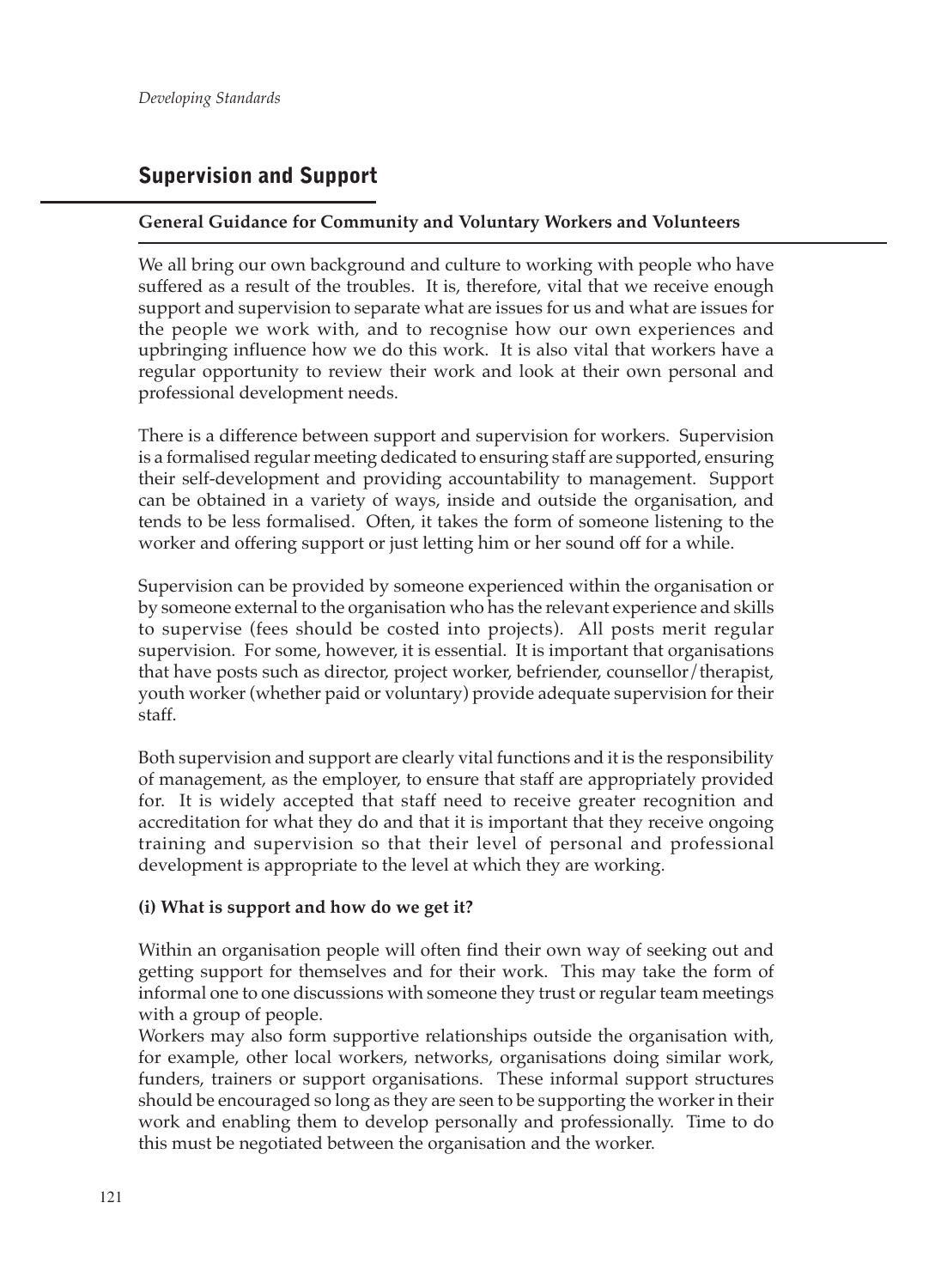It is, however, increasingly recognised in community and voluntary organisations that, in addition to management supervision and support, some workers need external support, i.e. regular support sessions with a person outside the organisation which are paid for by the organisation. This is commonly referred to as non-managerial supervision or role consultancy.

This may be most necessary when:

- the project leader is isolated, e.g. is not working as part of a team and there are no workers in similar roles nearby;
- the nature of the work is particularly challenging, stressful and emotionally demanding;
- the management committee does not have the necessary skills, experience or confidence to supervise a member of staff in the detail of their work. While it is important that a level of internal supervision is provided and management committee members are empowered through training to take on this role in time, external support can help in the interim;
- there are issues relating to the workers role which cannot be dealt with in the internal support and supervision structure for any reason.

It is important to stress that external support does not take the place of support and supervision within the organisation. Management has an obligation to develop its ability to provide internal support and supervision. It is essential that external support does not undermine management's role as the employer or erode the responsibility of the management to supervise. It also should not lead to a situation where important issues are being dealt with outside the organisation and not brought to the attention of management.

External support can take the form of an individual with a support person or a group of three or four people involved in similar work with a support person, or a group of three or four peers giving support to each other with no support person.

The support person should be acceptable to both the worker and management and should have no direct involvement in any other role within the organisation. The following qualities are essential:

- direct experience or knowledge about the person's work;
- experience in one to one and/or group support;
- experience of counselling and/or group work skills;

- knowledge of community/voluntary work and the setting up of particular services.

External support is usually totally confidential and does not report back to management or anyone else in the organisation about the sessions.

## **(ii) Other support needs**

Management enables staff to work well by ensuring that support needs are met in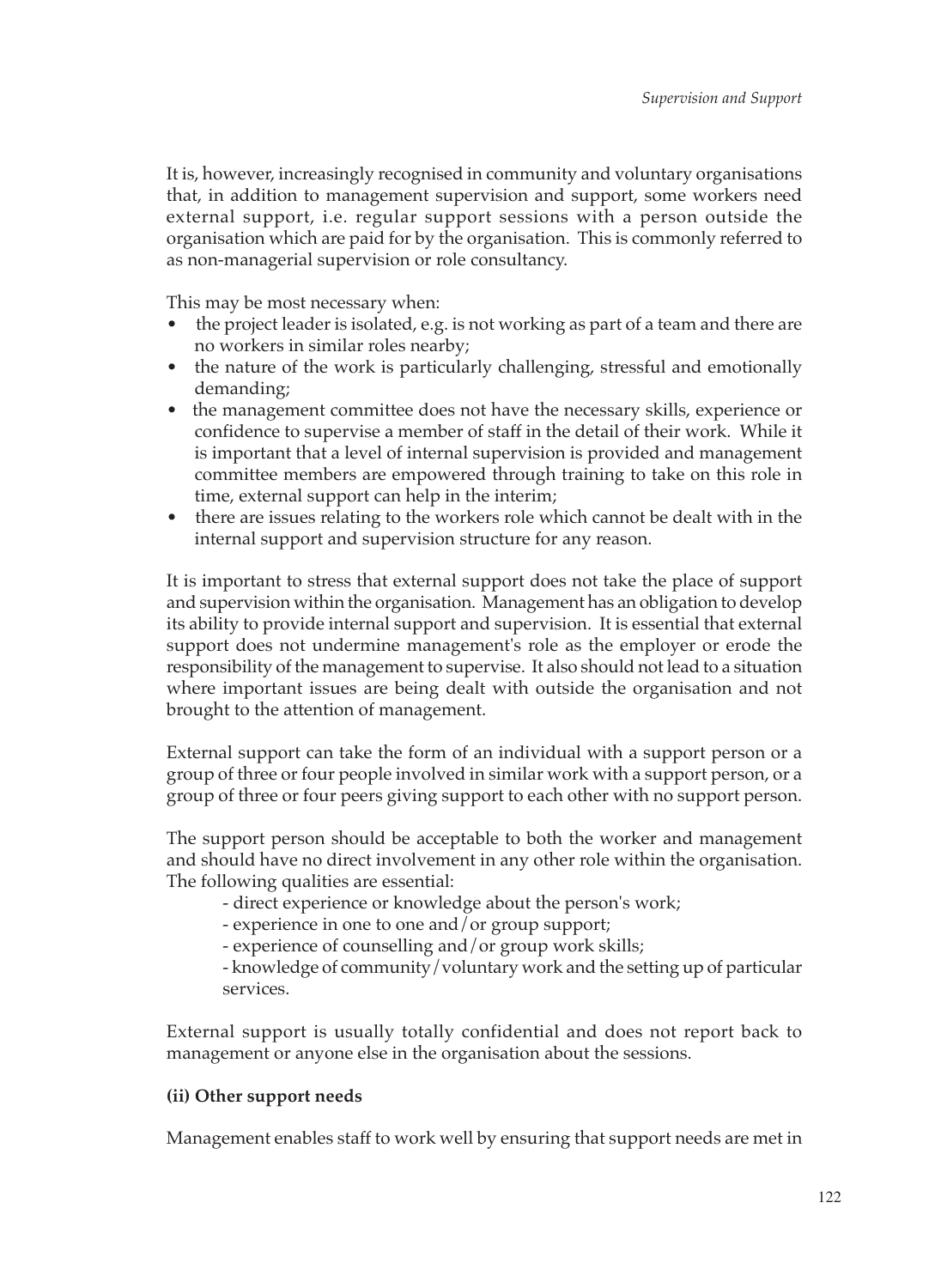a number of different ways. Providing supervision and external support as appropriate are two ways. There are other ways including:

- induction
- staff meetings
- teambuilding
- planning and evaluation days
- training
- social events
- networking with other organisations and workers.

In general, staff will feel supported in an organisation where there is:

- openness to listening;
- discussion about difficulties without fear of recrimination;
- good communication between staff and management;
- an awareness by management of staff needs and concerns and vice versa;
- an atmosphere of encouragement, understanding, affirmation and challenge;
- and the ability to deal with conflict openly and without delay.

## **Supervision**

#### **(i) Supervision structures**

It is important within an organisation that supervisors are identified for all workers and that everyone is clear about their role. In a small community project, for example, supervision may be structured in the following way:

- two committee members (preferably one community representative and one professional with supervisory experience) supervise the Project Leader.
- the Project leader supervises the Community Worker and Administrator.
- the Community Worker supervises a small team of scheme workers and volunteers.
- the Administrator supervises a small group of scheme workers and volunteers involved in the office work and maintenance of the building.

Management and staff should agree broad guidelines about:

- confidentiality
- records
- duration of sessions
- frequency of sessions, e.g. weekly, fortnightly, monthly
- dealing with difficulties
- feedback to management

#### **(ii) The Elements of Supervision**

The four vital elements of all supervision are: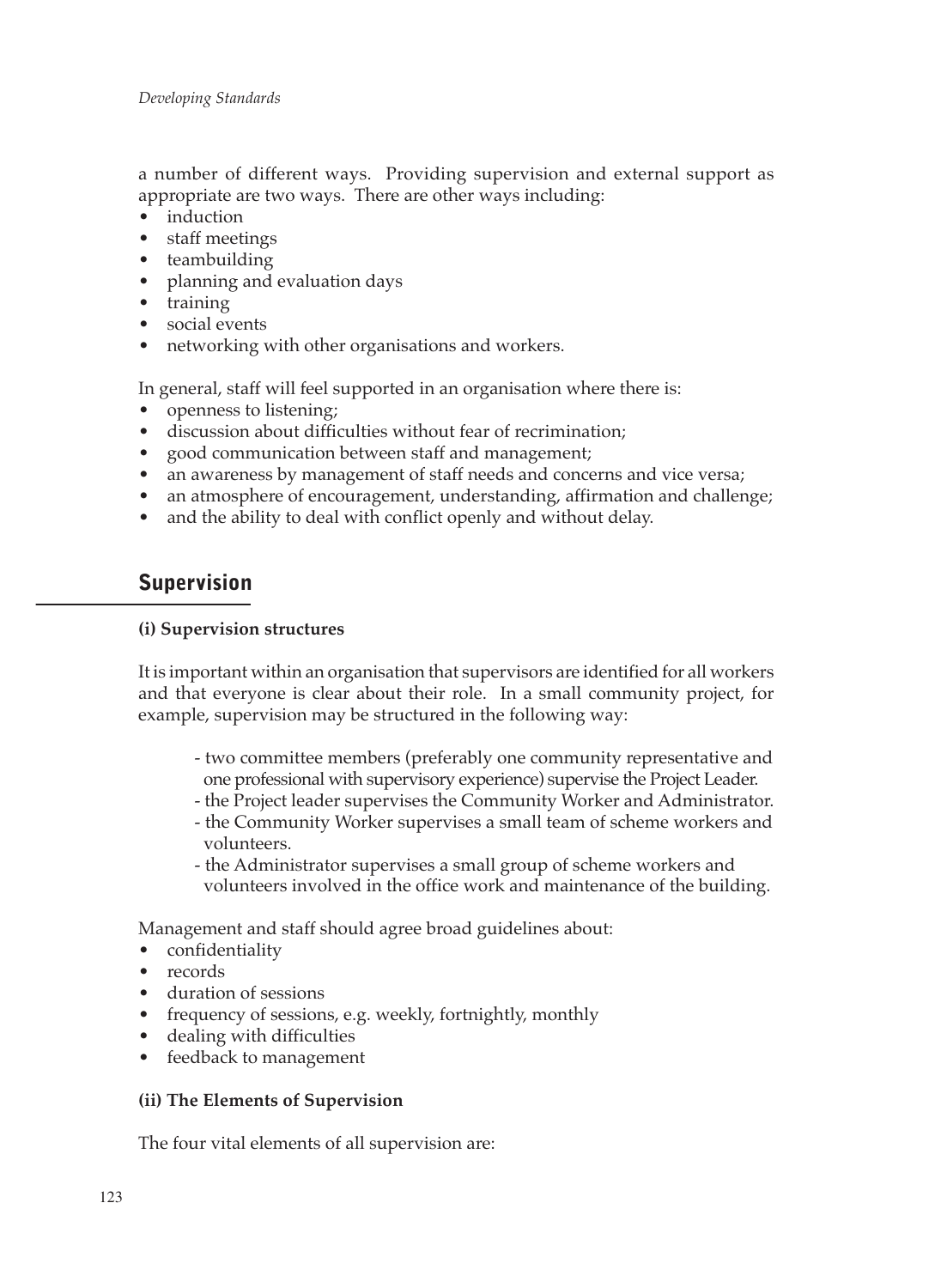- Planning,
- Evaluating,
- Enabling, and
- Supporting.

The role of the supervisor is to support the employee and to ensure the employee's accountability to the organisation by:

- monitoring, evaluating and approving the employee's performance
- giving specific feedback to the employee
- facilitating communication and mutual understanding
- discussing difficulties and sources of conflict
- helping the employee manage the workload
- identifying training needs
- planning and setting targets for the work

Members of voluntary management committees need to know what the purpose of supervision is, and to be briefed on what is expected of them as supervisors.

### **(iii) Requirements of a good supervisor**

Note: Specific training is required for the supervision of counsellors/therapists.

#### **Knowledge**

- vision and values of the organisation
- future direction and strategic plan of the organisation
- work-plan, particularly how it relates to the individual worker
- organisational policies and procedures

#### **Skills**

- communication
- listening
- observation
- analysing
- planning
- evaluation
- ability to give constructive feedback

#### **Personal Qualities**

- openess
- level headdeness
- objectivity
- assertiveness
- patience
- confidence

Supervision is not easy. It requires skill to provide support, advice, challenge and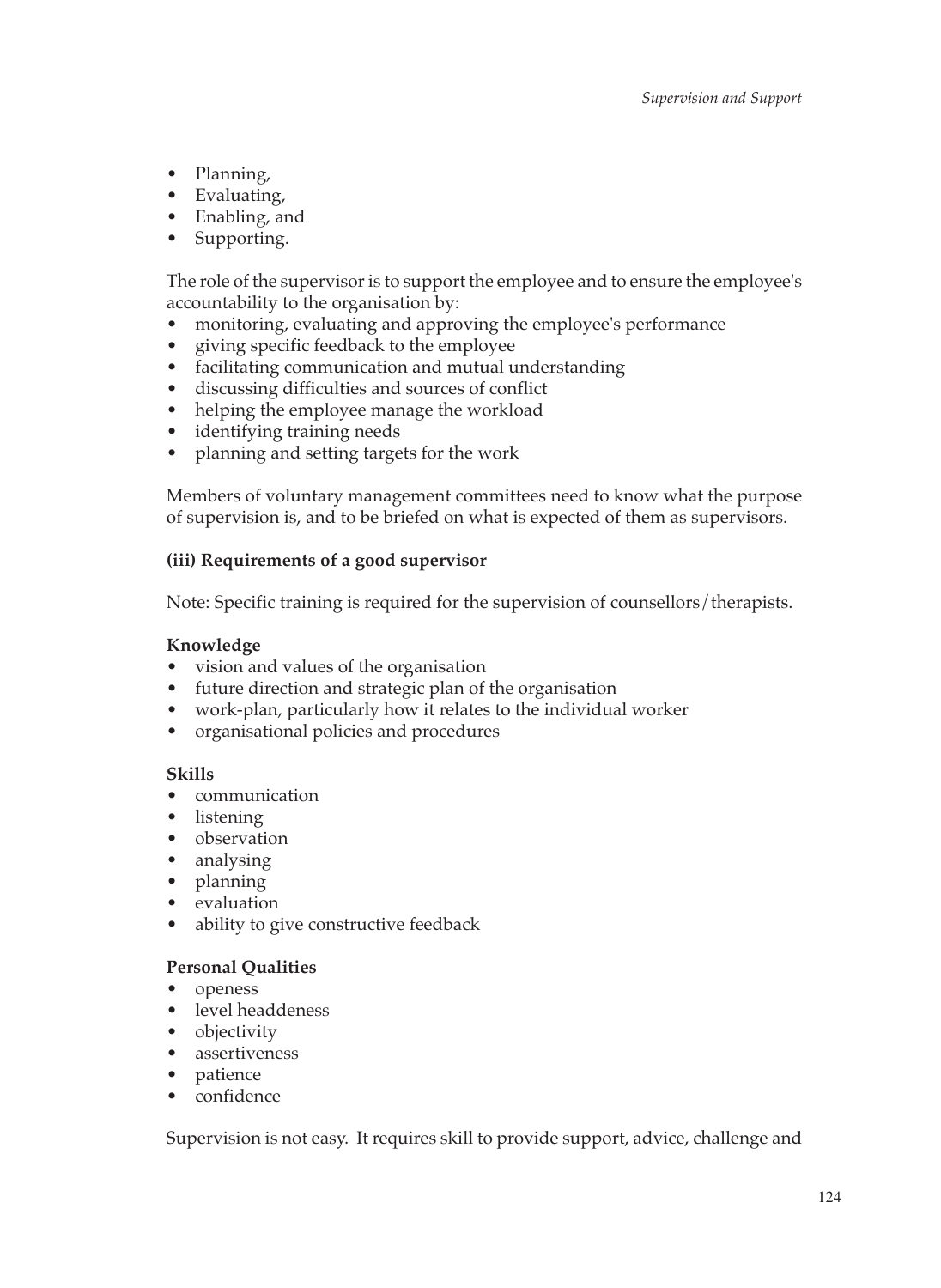vision. It is the responsibility of the management to ensure that those who are delegated to provide supervision in the organisation are trained.

#### **(iv) Steps to effective supervisio**n

#### **(a) Trust**

For supervision to work well it is important to establish a trusting relationship. This takes time and willingness on both sides.

#### **(b) Regularity and Frequency**

Supervision sessions are often the first thing to go when people are very busy. It is vital both supervisor and supervisee decide at the beginning how to avoid this and stick to it. Frequency of sessions should be negotiated by both and depends on the role and needs of the worker, as defined by the organisation.

#### **(c) Contract**

At the beginning of their relationship the supervisor and the supervisee will need to clarify together what they want to get out of their sessions and form a supervision contract covering: content, confidentiality, records, duration of sessions, frequency of sessions, dealing with difficulties, evaluation, feedback to management. Consideration should be given to fee.

#### **(d) Preparation**

Both the worker and supervisor should prepare for the session by reviewing the notes of the last sessions and preparing an update on progress of issues discussed. In addition the worker should list any new issues and a review of work progress since the last meeting. If there are two supervisors they must agree their approach and work together as a team. It is the responsibility of the supervisor to ensure there is a comfortable room for the meeting with no interruptions.

#### **(e) The Session**

Those present should structure the session with an agenda and the timing also agreed. They should then take an overview of how things are progressing generally for the worker. This leads to discussing specific issues, exploring options and agreeing actions and targets. Finally they should set the date and time of the next session.

#### **(f) Recording the session**

Recording the session ensures follow up. Usually the supervisor will take notes and pass a copy on to the worker a few days later. If the worker is happy with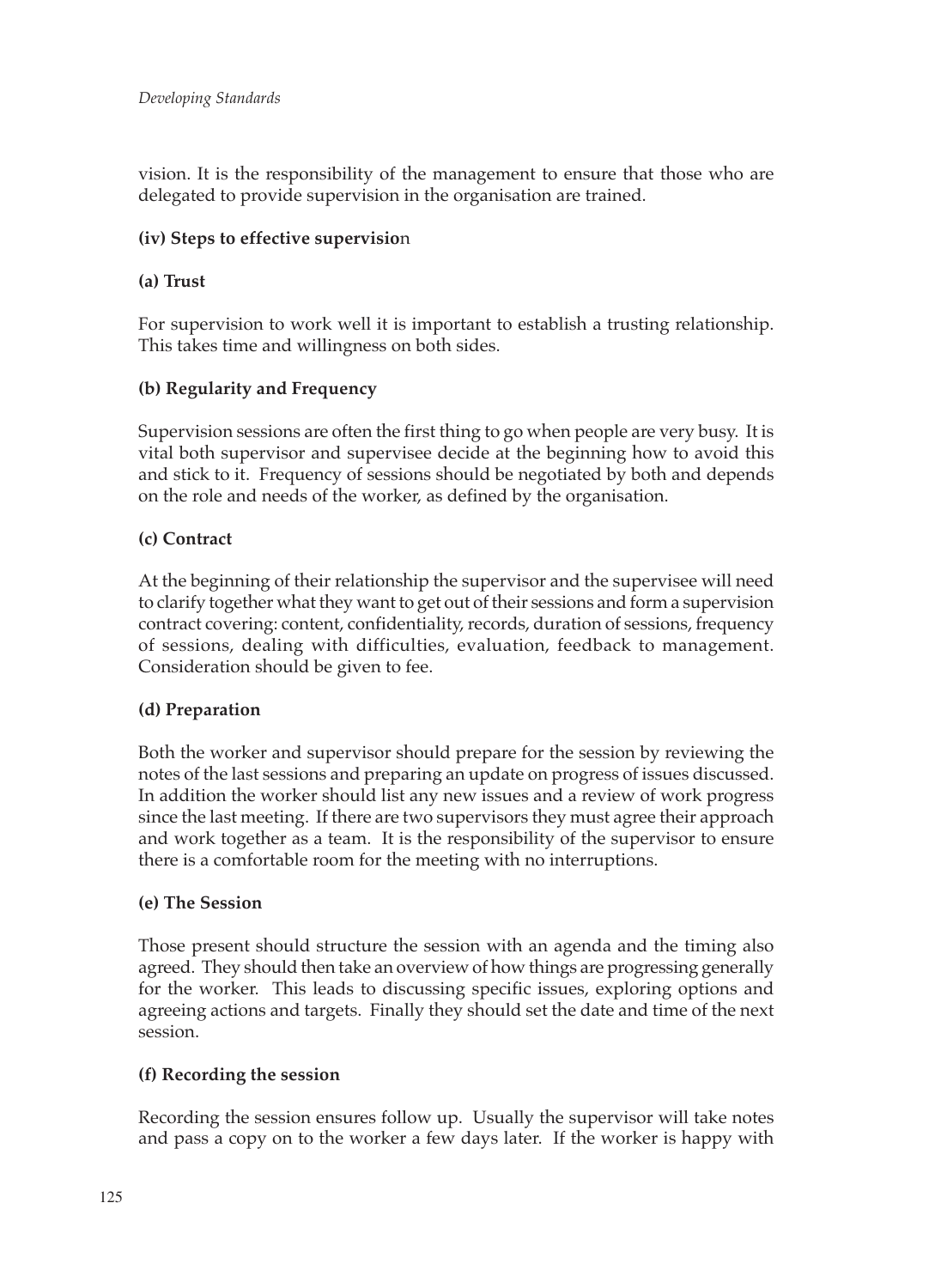these they will become the official record of the session and form the basis of some of the next session. These notes could include: date and time, issues which emerged, actions agreed, training needs identified, feedback to management, outstanding issues, items for future discussion.

### **(g) Follow Up**

The effectiveness of a supervision session depends as much on the follow up as a session itself. It is important that both the supervisor and worker follow-up on what they agreed to do before the next session.

#### **(h) Evaluating supervision**

The supervision sessions should be evaluated in a structured way once a year. Questions to be asked in the evaluation might include: what have you got from supervision? How has it affected your work? What have you found difficult/ helpful? What changes would you suggest?

## **Conclusion**

What, then, are the key considerations when looking at developing standards for those working with people affected by the Troubles. To summarise, a broad set of guidelines might include:

- 1. Looking at all of your services and review existing standards with users, management, workers and volunteers.
- 2. Revisiting the core values for each of the services that you provide.
- 3. Consulting outside agencies in relation to legislation and codes of ethics.
- 4. Consulting/Networking with other similar groups in order to assess their experiences in setting standards for their work.
- 5. Reviewing support, supervision and training provision.
- 6. Reviewing referral procedures.
- 7. Reviewing how you monitor the standard of your work.
- 8. Producing written documentation about your code of ethics and standards for your work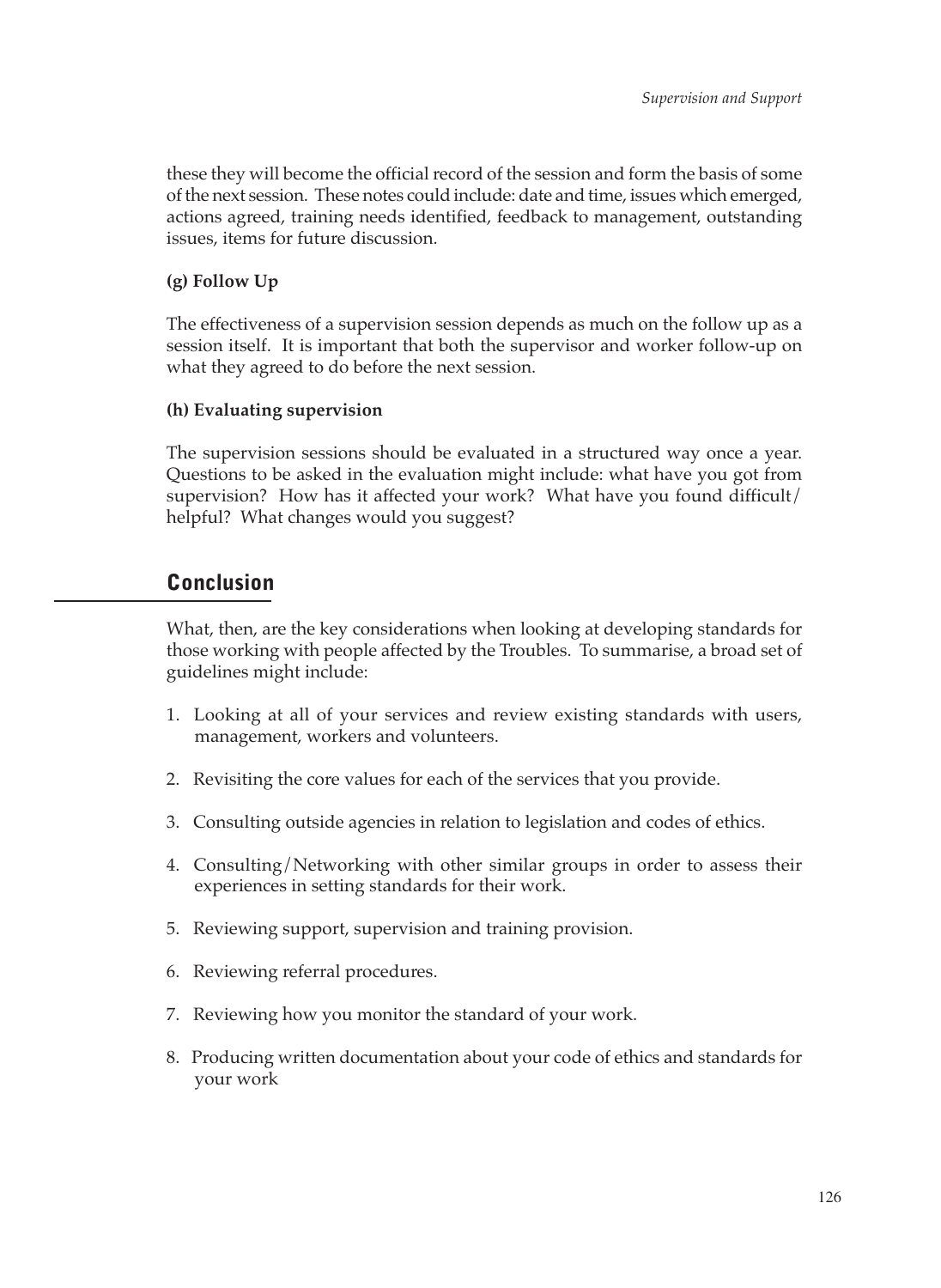# **Appendix A**

#### **Trauma Advisory Panels: Contact details**

| Northern Board                         |  |
|----------------------------------------|--|
| Department of Health & Social Services |  |
| Northern Board                         |  |
| County Hall                            |  |
| 182 Galgorm Road                       |  |
| <b>BALLYMENA</b>                       |  |
| BT42 1OB                               |  |

Mary B. Wilmont Director of Social Services 028 25 662218

| Eastern Board                          |
|----------------------------------------|
| Department of Health & Social Services |
| Eastern Board                          |
| Champion House                         |
| 12-22 Linenhall Street                 |
| <b>BELFAST</b>                         |
| <b>BT2 8BS</b>                         |

Alan Richardson Assistant Director of Social Services 028 90 321313

Southern Board<br>
Department of Health & Social Services<br>
Assistant Director of Social Services Department of Health & Social Services Assistant Dire<br>Southern Board 028 37 410041 Southern Board Tower Hill Hospital ARMAGH BT61 9DR

Western Board Sheena Funston Department of Health & Social Services Project Worker, 15 Gransha Park Clooney Road **LONDONDERRY** BT47 1TG

Trauma Advisory Panel<br>028 71 860086